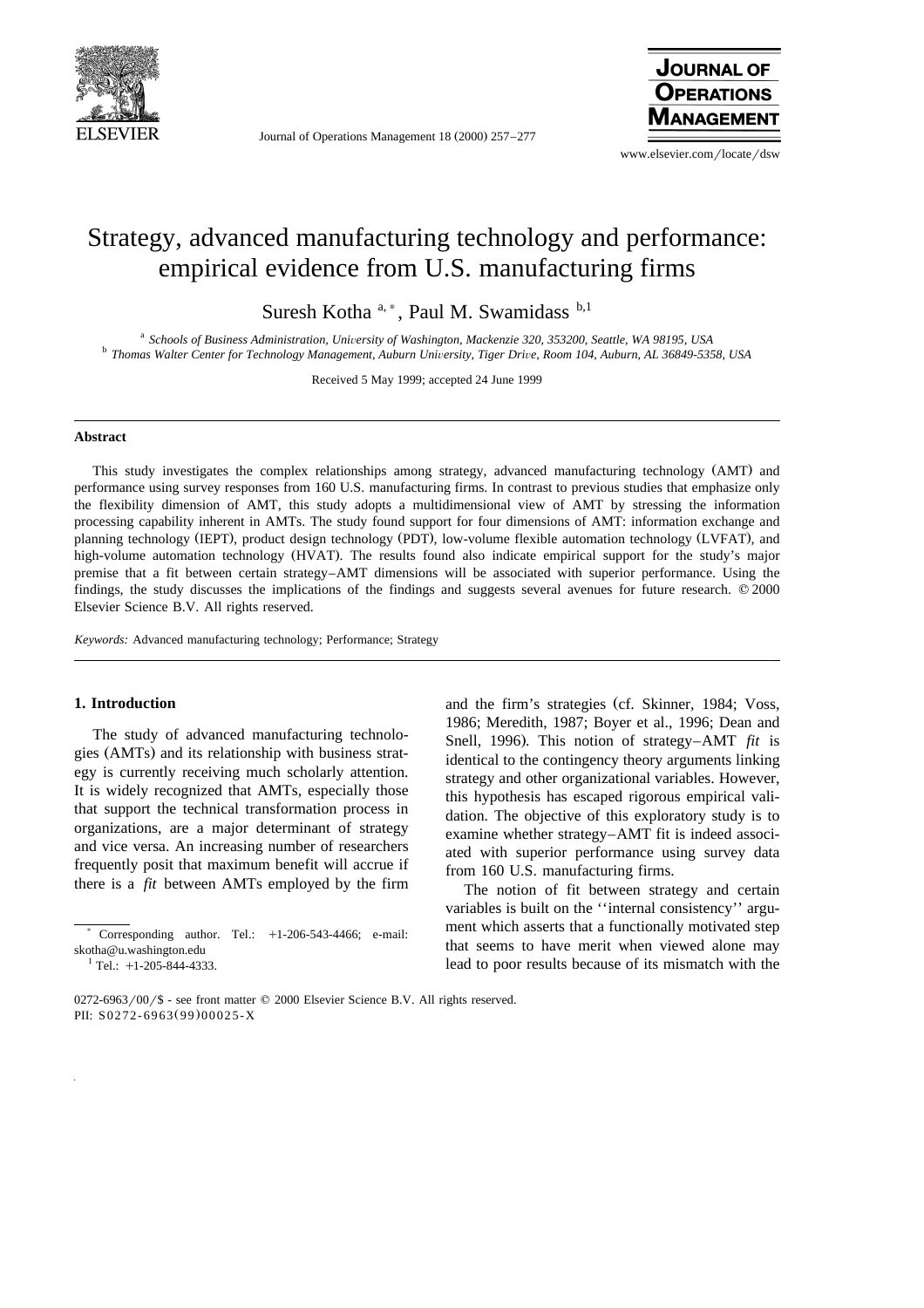firm's strategy orientation (Andrews, 1971). In extending this argument, it is only logical that a number of scholars assert that strategy and AMT should  $fit$  each other for the firm to perform well (e.g., Blois, 1985; Lei and Goldhar, 1990; Williams and Novak, 1990; Grant et al., 1991; Parthasarthy and Sethi, 1992, 1993; Boyer et al., 1996; Dean and Snell, 1996). On face value, this argument has intrinsic appeal but the evidence directly supporting it is sparse (Boyer, 1997).

The strategically important interdependence between AMTs and marketing is well-recognized in the literature. Improved fit between manufacturing capabilities and marketing is now possible with the advent of new AMTs (Blois, 1985; Lei and Goldhar, 1990). For example, Blois (1985) argues that improved effectiveness results when manufacturing capabilities are matched with appropriate changes in the marketing function; a poor match (i.e., lack of fit) will exacerbate the natural differences between the two functions. Many observers (Swamidass, 1988; Williams and Novak, 1990) echo Blois's observations that AMTs can complement marketing strategies thereby enhancing competitive advantage in the following situations where: the product variety demanded by the customers is high, and the markets that the firm competes in are volatile and unpredictable (Pine, 1993).

Other manifestations of the strategic AMT–market relationships can be found in firms competing on time-to-market and product variety. For example, Lei and Goldhar (1990) explain why firms that compete on the basis of time-to-market and product variety adopt AMTs that emphasize flexibility (see also Pine, 1993). Another view of strategy–AMT fit can be traced to the notion of ''optimal'' use of manufacturing technology. According to Grant et al.  $(1991)$ , ''optimal'' technology for a business is contingent upon the firm's strategic goals, its available resources, and the nature of its product–market environment. Additionally, Parthasarthy and Sethi (1992) discuss the importance of the reciprocal relationships between technology and strategy.

A review of this literature suggests the following conclusion. First, while some arguments for strategy–AMT fit have been put forth, the underlying theoretical rationale for such a match is not fully developed. Perhaps, the notion of strategy–AMT fit

is so appealing at face value that a strong theoretical rationale to explain this idea has been slow in coming in the literature. Consequently, the existing AMT classifications need to be reassessed so that strategy orientations and AMT choice at the business unit level can be directly investigated. Second, in recent years, there has been an emphasis on the ''flexible'' nature of AMT. It is common to classify AMT as either fixed or flexible while other attributes of AMT such as its information processing capabilities are not sufficiently emphasized (cf. Meredith, 1987; Parthasarthy and Sethi, 1993). Is this conceptualization of AMT reasonably complete? Could it be expanded to incorporate or consider the inherent information processing capabilities of AMT that go beyond ''flexibility'' per se? These issues are addressed as part of this paper. This exploratory study employs a broader conceptualization of AMT in examining whether the *strategy–AMT fit leads to superior firm performance*.

This paper is organized as follows. First, the paper proposes a classification of AMT that captures its multifaceted nature and emphasizes the information processing capability of AMTs. Second, it discusses the theoretical rationale for linking strategy and AMT, and proposes a set of hypotheses highlighting the nature of the linkages. Third, it describes the methods and analysis undertaken to test these hypotheses. Finally, the study's results and avenues for future research on the topic are discussed.

## **2. Theoretical rationale**

This study is based on the thesis that strategy– AMT fit leads to superior performance. The ''information processing perspective'' of organizations (Galbraith, 1973; Egelhoff, 1982; Keller, 1994) provides this study's theoretical rationale for the investigation of strategy–AMT fit. The logic underlying this perspective is as follows: organizations are open social systems that must cope with environmental and organizational uncertainty. To be effective, they must develop information processing mechanisms capable of dealing with uncertainty, where uncertainty is defined as the difference between the amount of information required to perform a task and the amount of information already possessed by the or-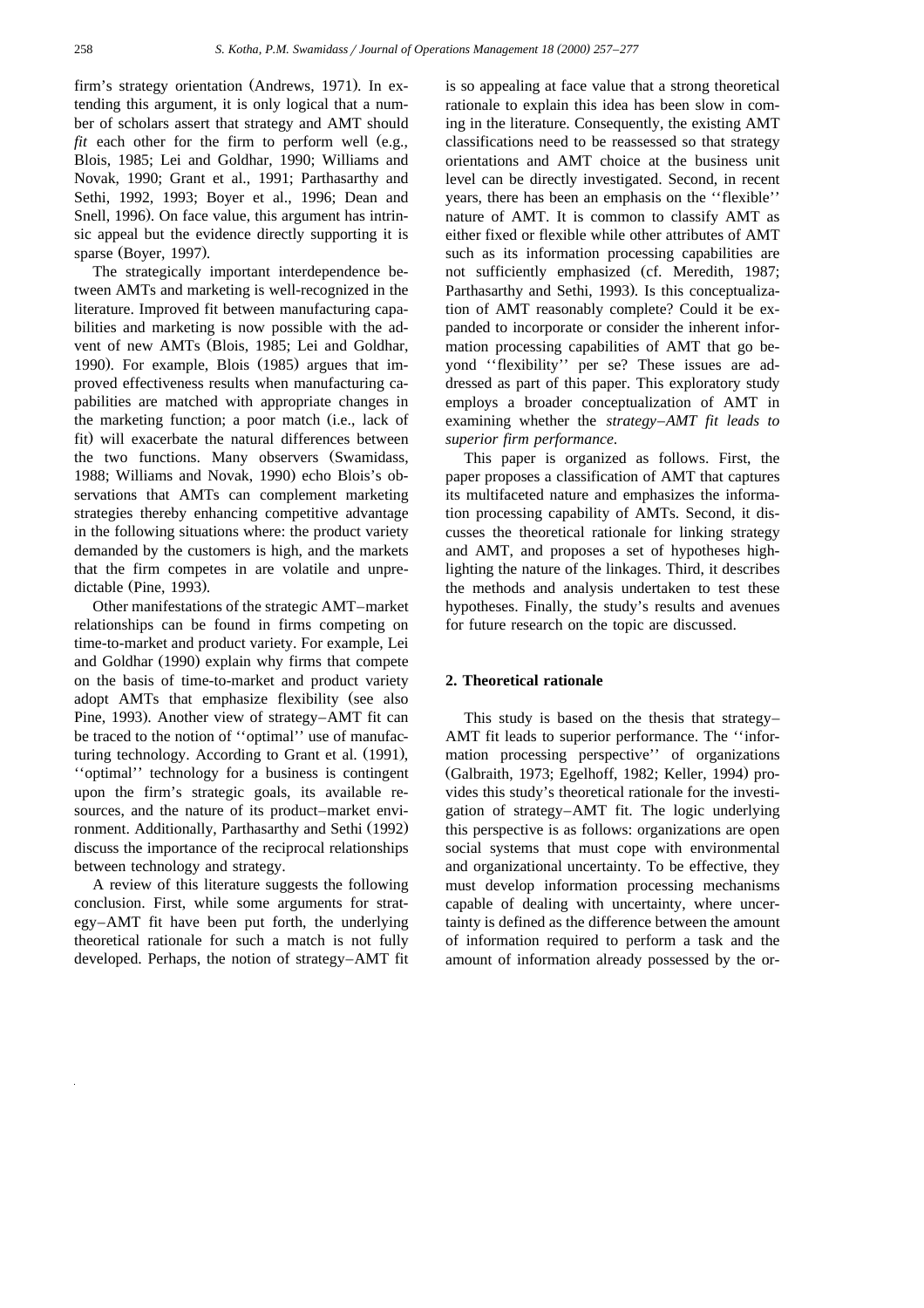ganization (Galbraith, 1973). According to Egelhoff  $(1988)$  (p. 18):

A key assumption underlying this informationprocessing model is that organizations will attempt to close the information gap (uncertainty) by processing information... This activity is likely to involve the gathering of additional data, transforming the data, and storing or communicating the resultant information. Thus there is a relationship between the amount of uncertainty faced by an organization and the amount of information processing that must go on in organizations. Effective organizations are those that fit their information-processing capacities (for gathering, transforming, storing and communicating information) to the amount of uncertainty they face.

In this context, AMTs are viewed as tools that enable firms to increase their information processing capability. Based on this logic, AMT choice can be determined by the information processing requirements resulting from the pursuit of a selected strategy (e.g., differentiation, cost leadership, etc.). Given the above logic, the information processing capabilities of AMTs deserve emphasis, along with flexibility, because it is this inherent capability that makes them effective strategic ''tools'' for dealing with uncertainty associated with different strategies.<sup>2</sup>

On a more practical level, the potential to improve business performance is among the principal reasons why firms employ AMTs (Boyer et al., 1996; Dean and Snell, 1996). Numerous scholars have argued that AMT reduces manufacturing costs by automating design, fabrication, assembly, and material handling, among other things (Majchrzak, 1988; Swamidass, 1988; Giffi et al., 1990).

## 2.1. Conventional manufacturing technologies

The conventional view of manufacturing, before the advent of AMTs, stressed its mass-production capability and its inflexible nature. For example, scaling procedures used in the measurement of process technology stressed ''the degree to which automated, continuous, fixed-sequenced activities are present'' in a production process (Yasai-Ardekani, 1989, p. 136). This view of technology, called " $ex$ plicitness of technology" (Gerwin, 1981), has been widely researched under different labels such as "technological complexity" (Woodward, 1965), "mechanization" (Blau et al., 1976), "production continuity" (Child and Mansfield, 1972) and "automicity" (Inkson et al., 1970).

#### 2.2. Advanced manufacturing technologies

Over time, with the advent of computers and microprocessors, inflexibility in process technology gave way to flexibility. Over the last decade, flexibility became the mark of new technologies called AMT. Several conceptual schemes have been offered to grapple with the flexible nature of  $AMT$  (e.g., Goldhar and Jelinek, 1985; Adler, 1988; Swamidass, 1988; Dean and Snell, 1991, 1996; Dean et al., 1992; Gerwin, 1993; Gerwin and Kolodny, 1992; Parthasarthy and Sethi, 1993). These schemes make valuable contributions to understanding AMTs. A broader conceptualization of AMTs is offered as an alternative by some authors (cf. Kaplinsky, 1983; Kotha, 1991). We use the classification of AMTs of Kotha (1991) which groups the various manufacturing technologies into four groups on the basis of the imbedded information processing capabilities (see Appendix A for complete list of AMTs and their descriptions).

Ž. Ž . 1 *Product design technologies* PDT . This group includes technologies such as computer-aided design (CAD), computer-aided engineering (CAE), and automated drafting technologies that focus primarily on product definition, and design-related information processing functions.

(2) *Process technologies* (PT). This group includes technologies such as flexible manufacturing

 $2$  In order to deal with uncertainty, Galbraith (1973) has proposed a range of mechanisms such as rules and programs, plannings, employing formal information systems, and creating lateral relationships among the departments. Tushman and Nadler (1978) have argued that formal information systems are most amenable to deal with uncertainty when information is quantifiable or formal in nature, while lateral relationships are most appropriate when information is less quantifiable. CAD and other product related computer systems are therefore most useful when information is quantifiable or formal in nature.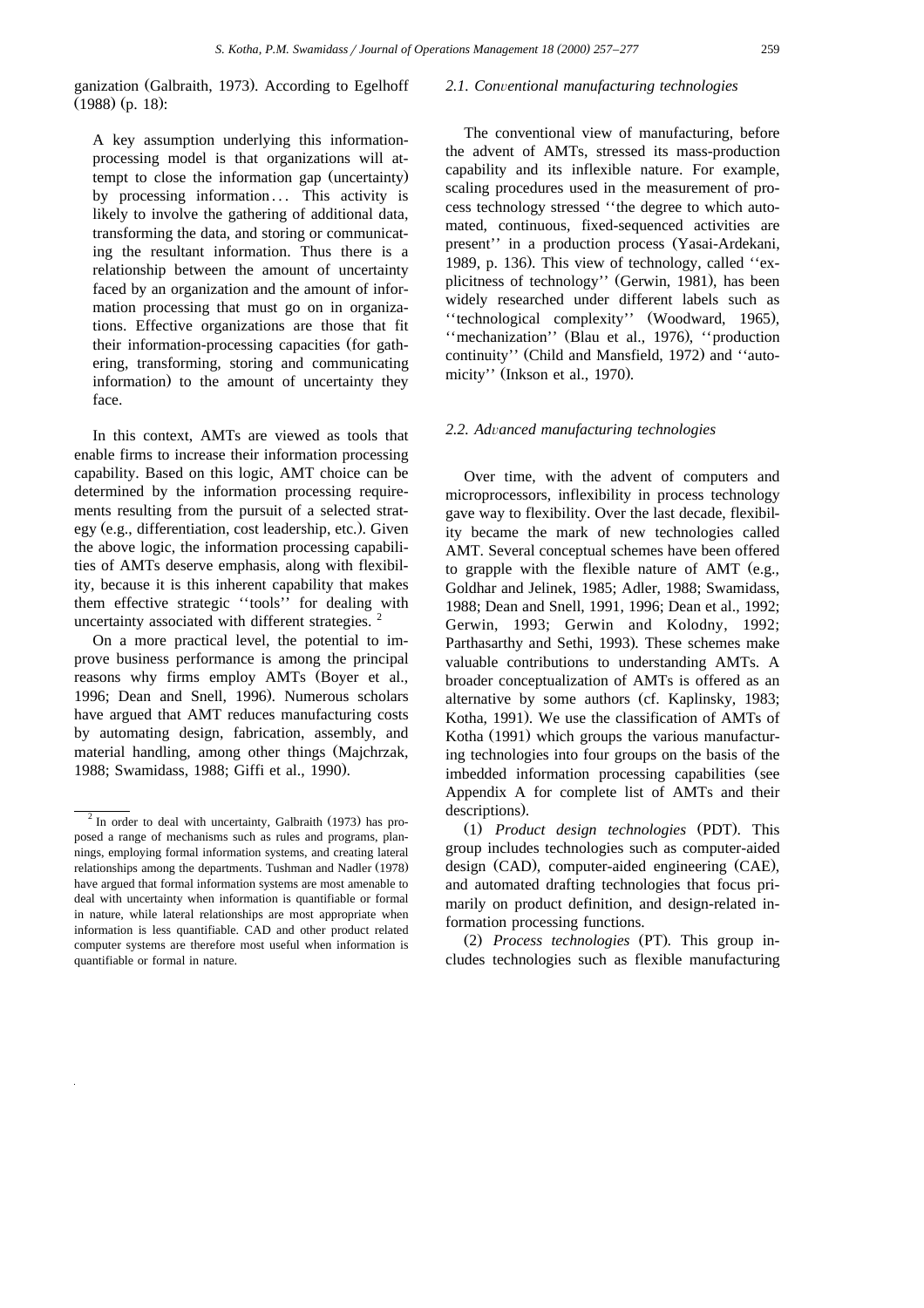systems (FMS), numerically controlled (NC) machines, and programmable controllers that focus on the process aspects of manufacturing. In other word, these technologies control manufacturing processes and generate process related information on the factory floor.

(3) *Logistics* / *planning technologies* (LPT). This group of technologies focus on controlling and monitoring the material flow from the acquisition of raw materials to the delivery of finished products, and related counterflows of logistical information. It includes production scheduling systems, shop floor control systems and materials requirements planning (MRP) systems.

Ž. Ž . 4 *Information exchange technologies* IET . This group helps facilitate the storage and exchange of information among process, product, and logistics technologies identified above. Technologies such as common databases, system translators, data transfer protocols, and intra- and inter-factory networks belong to this group.

This broader view of AMTs facilitates the study of AMT–strategy connection because it permits the many dimensions of AMTs to be matched against several possible business-level strategies while studying the notion of fit and its implications for firm performance. Therefore, this conceptual classification of AMT forms the basis for the operationalization of AMT in this study.

Section 3 discusses the implications of the multidimensionality of AMTs for strategy and performance. To guide the empirical analyses, three hypotheses are proposed. The first two hypotheses deal with strategy–AMT fit, and the third deals with strategy–AMT–performance fit relationships.

## **3. Hypotheses**

## *3.1. Strategy dimensions*

A low-cost strategy represents attempts by firms to generate a competitive advantage by becoming the lowest cost producer in an industry (Porter, 1980). In pursuing such a strategy, the emphasis is on efficiency and on the rigorous pursuit of cost reduction from all possible sources. On the other hand, firms can pursue a product differentiation strategy that emphasizes a chosen form of uniqueness that stems either from the product, process or service. Even though many types of differentiation strategies have been recognized in the literature (cf. Miller, 1988; Mintzberg, 1988), our focus here is on product differentiation.  $3$  These two (i.e., low-cost and differentiation) are commonly accepted "generic" dimensions of strategy that have successfully withstood many empirical tests in the strategy literature  $(e.g.,)$ Dess and Davis, 1984; Robinson and Pearce, 1988; Nayyar, 1993). Given the robustness of these strategy dimensions, we use them to study the complementarities between generic strategies and the AMT dimensions proposed earlier.

#### *3.2. Cost leadership and AMT*

Firms pursuing a low-cost strategy seek stable and predictable markets to minimize product adaptation costs and to achieve economies in manufacturing (Miller, 1988). Internally, the emphasis is on cost reduction because this strategy is dependent on a firm's ability to design, produce and market a comparable product more efficiently than its competitors. From a manufacturing perspective, the logic of maximizing throughput efficiency dictates that firms place a greater reliance on standardization and simplification through low product variety and high-volume production (Porter, 1985). This emphasis  $-$  low product variety and high volume — has the potential to minimize inventory carrying costs, and enables the full exploitation of mass production techniques (Hayes and Wheelwright, 1979; Hambrick, 1983). Along with the standardization of both products and

 $3$  Miller (1988) argues that there are at least two types of differentiation strategies: product differentiation and marketing differentiation. Unlike a product differentiation strategy, a marketing differentiation strategy is based on creating customer loyalty by uniquely meeting a particular psychological need. Since advertising, market segmentation and prestige pricing are used to create a favorable image, this strategy involves incremental tactics such as launching a new advertising campaign, establishing more convenient distribution channels, and altering packaging. Most activities are confined to the marketing department; production and R&D people are less likely to be dramatically influenced by changes in marketing practices or by relatively minor changes carried out on the product. Hence, we limit our discussion here to product differentiation.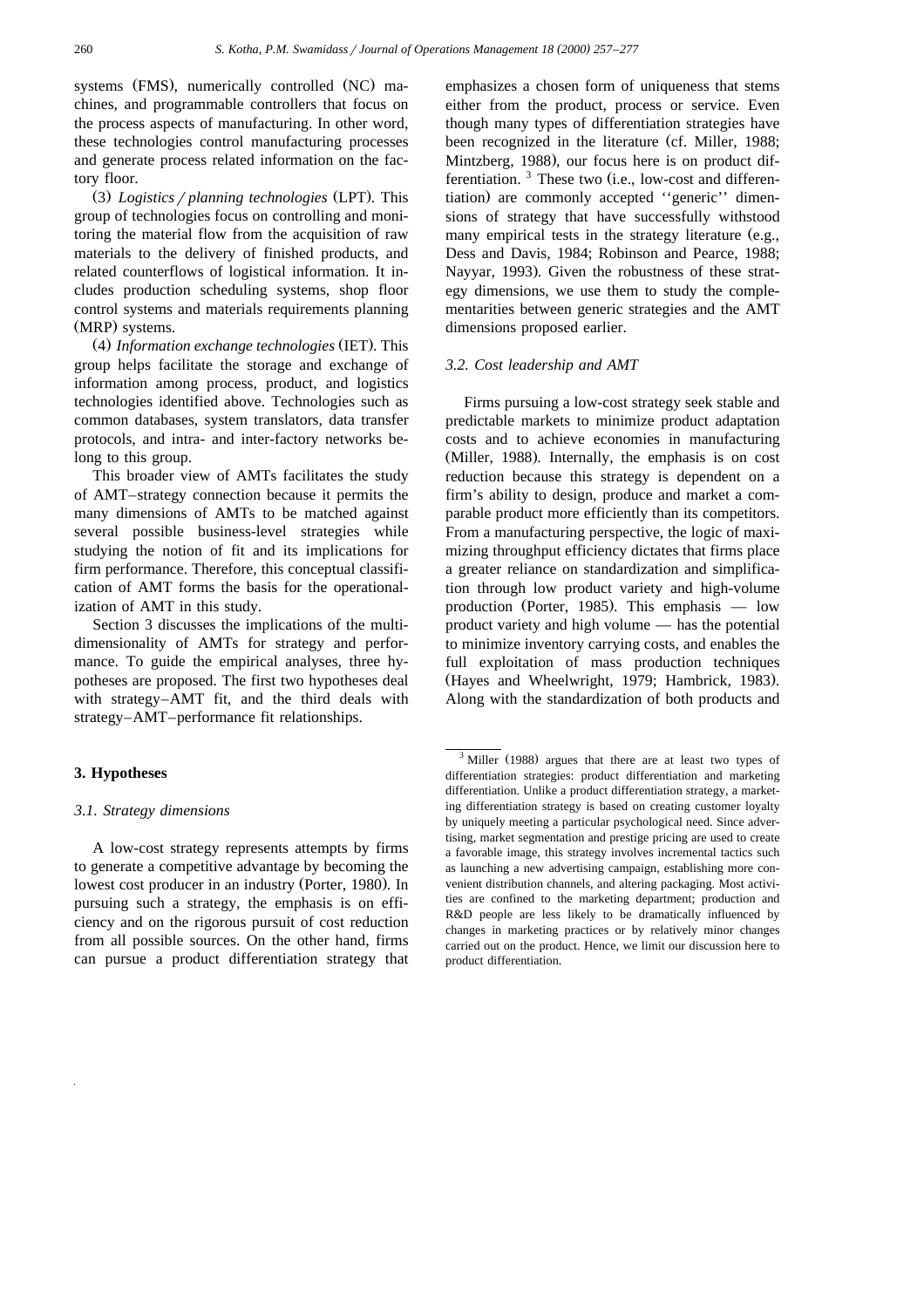processes, mass production technologies require tightly sequenced integrated operations. This, in turn, can result in process structures with fewer discontinuities, machine pacing of material flow and fewer work-in-process inventories, all of which are requisites for low-cost production (Kotha and Orne, 1989).

Additionally, in the monolithic and ritualized orientation that prevails in this environment, relatively less complex and more routine inter-departmental interaction and information processing is needed (Miller, 1988). Thus, relative to a product differentiation strategy (which is discussed later), the overall need for information processing requirements are likely to be less complex, but more routine.

The implication of the foregoing discussion is that pursuing a low-cost strategy requires the process side of manufacturing to be tightly integrated for effective cost minimization. From an information processing perspective, such integration requires more information processing on the manufacturing process side, and relatively less on the product side. Hence, the need to store and rapidly manipulate manufacturing process oriented data is very high. In other words, firms pursuing a low-cost strategy must rely on technologies that assist in storage, retrieval and manipulation of large quantities of process-related information usually on a real-time basis (i.e., data is captured and processed as it is generated in the field). Consequently, in this manufacturing environment, technologies such as CAM, NC machines and programmable controllers, which focus on manufacturing processes are emphasized. Hence,

**Hypothesis 1.** *A cost-leadership strategy will be positively associated with the use of PT.* 

## *3.3. Differentiation and AMT*

A firm seeking to be unique in its industry along dimensions valued by buyers tends to pursue a differentiation strategy. Such a firm selects one or more attributes that consumers perceive as important and positions itself uniquely to meet those needs, and seeks reward for its uniqueness by charging a premium price (Porter, 1985, p. 14). Manufacturing implications of this strategy are as follows. First, product innovation is likely to be more critical for

firms pursuing differentiation strategy. Hence, differentiators are likely to exhibit greater product innovation and greater dynamism in product mix than cost leaders (Porter, 1980). Firms pursuing this strategy tend to produce a wide range of products in order to respond to a variety of market needs (Hambrick, 1983). Second, differentiation strategy often results. in a low market share and thrives on a perception of exclusivity (Porter, 1980). This exclusivity, and the resulting low volume of production, in turn, may require unique product design and distinctive styling. However, a lower volume of production, combined with an emphasis on flexibility and adaptiveness toward the marketplace, results in a mode of production that stresses multipurpose equipment and requires skilled labor capable of performing a variety of tasks with great craftsmanship and adaptiveness. Hence, frequent new product development and high product variety are the foundations of a product differentiation strategy.

Manufacturing units serving a differentiation strategy will tend to have more complex product lines and several discontinuities in the process side to facilitate greater product variety (Kotha and Orne, 1989). The implications of the foregoing discussion is that the information needs of a differentiation strategy are varied and diverse.

As product diversity or variety increases, there will be an increase in both market diversity (i.e., environmental complexity) and manufacturing and technological complexity (Egelhoff, 1982). In turn, as environmental and technological complexities increase, requirements for information exchange and processing between interdependent subunits also increase (Galbraith, 1977). Thus, the need for information exchange and processing technologies increases for firms pursuing a differentiation strategy. Additionally, along with the increased need for information exchange, there is also an increased need for tactical and strategic information processing related to product matters (Egelhoff, 1982). Hence, the technologies essential for a differentiation strategy are those that assist in the storage, retrieval and manipulation of product-related information, so that these firms can manage the associated uncertainty and complexity; that is, firms pursuing product differentiation strategy need to emphasize several dimensions of AMT. Hence, the following hypothesis,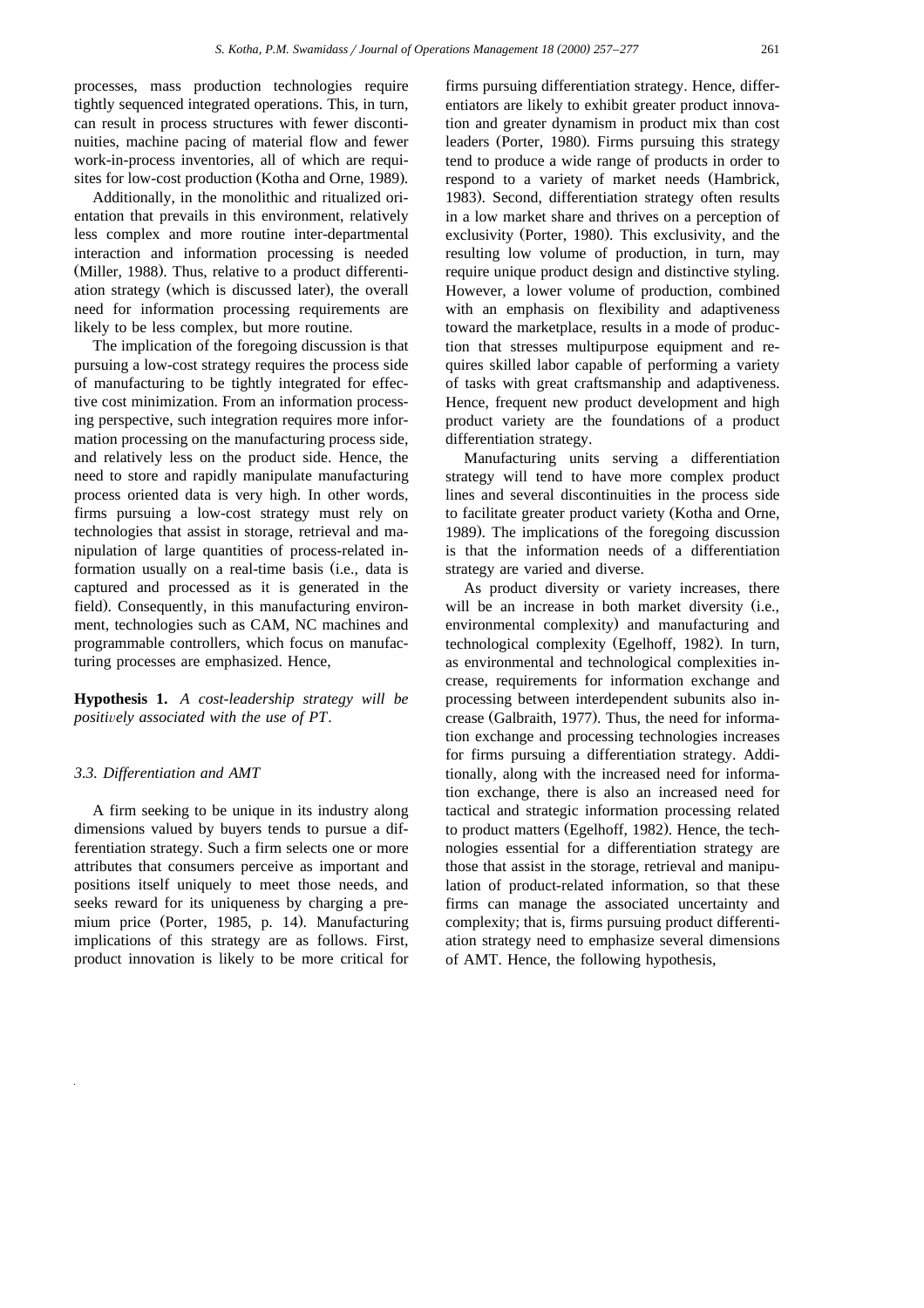**Hypothesis 2.** *Given the diverse information processing needs of a differentiation strategy, it will be positively associated with the usage of several dimensions of AMT*.

## *3.4. Combination strategies and AMT*

Many authors have argued that under certain industry conditions it is possible for firms to simultaneously pursue both cost-leadership and differentiation strategies orientations (e.g., Hill, 1988; Jones and Butler, 1988; Kotha and Orne, 1989; Pine, 1993). Kotha and Orne (1989), for instance, argue that: '' [R] ecent advances in computers and communication technology are making this combined strategy orientation an attractive profit leadership position, especially for firms in industries with consolidated oligopoly structures'' (p. 226).

This notion that firms can pursue a cost-leadership *and* differentiation strategy simultaneously has been a source of continuing debate in the business strategy literature. For example, some researchers have questioned Porter's assertions that generic strategies are mutually exclusive by arguing that generic strategies are the underlying dimensions of firms' competitive strategies (Karnani, 1984; Wright, 1987; Hill, 1988; Mintzberg, 1988). Some have found empirical evidence that firms that emphasize both a cost-leadership *and* differentiation orientation out perform others that focus on a single strategy (cf. Hambrick, 1983; Wright, 1987). On the other hand, a more recent investigation of Porter's generic strategies by Nayyar (1993) found no evidence of combined cost-leadership and differentiation strategies in a study of a large U.S. multiproduct firm at the product-level. Nayyar concluded that although a firm may employ combinations of strategies across diverse product lines, individual products appear to use only one generic strategy.

Not surprisingly, this debate has spilled over into the manufacturing strategy area (cf. Ferdows and DeMeyer, 1990; Clark, 1995; Corbett and Wassenhove, 1995). Corbett and Wassenhove (1995), on the one side of the debate, argue that the changing nature and the increasing complexity of trade-offs  $(e.g.,)$ efficiency vs. flexibility) in manufacturing strategy decisions make traditional ''either–or'' arguments

incomplete in accessing the appropriateness of a firm's manufacturing strategy. Arguments such as those presented above suggest that pursuing multiple competitive priorities (e.g., cost, flexibility, quality and dependability) in manufacturing is now a viable option. This is because a plethora of advanced manufacturing techniques (e.g., TQM, JIT and DFM) and computer-based information technologies  $(e.g.,)$ CAD/CAM and numerical control tools) make the ''traditional'' notion of trade-offs less important. <sup>4</sup>

On the other side of the debate, Clark (1995) notes that the notion of trade-offs is still at the heart of manufacturing strategy, while acknowledging that the emergence of the new advanced manufacturing techniques and technologies have reduced the need for a trade-off between cost and variety. For example, these new techniques and technologies shift and/or flatten the trade-off curve representing cost and variety. Accordingly, he argues that despite the availability of advanced manufacturing tools and techniques firms still confront the issue of trade-offs (see also Porter, 1996 for similar arguments). In the context of this debate, our position is that a dual strategy, as opposed to a trade-off, is more convincing. For a dual strategy to be effective, it will use technologies needed to support cost leadership as well as differentiation strategies. Hence, we propose the following hypothesis:

## **Hypothesis 3.** *A dual strategy will be positively related to the usage all dimensions of AMT*.

Given the growing consensus on strategic importance of manufacturing, and the increasing availability of various AMTs, it is reasonable to expect that the utilization of AMTs in manufacturing firms will be related to performance (Parthasarthy and Sethi,

<sup>&</sup>lt;sup>4</sup> It should be noted that AMTs are not necessarily at the center of such assertions. For instance, Ferdows and DeMeyer (1990) argue that sustainable manufacturing performance improvements can be achieved without trading-off different manufacturing capabilities such as quality and cost. They present a model where sequential managerial attention focuses on different capabilities such as quality, dependability, flexibility, and cost efficiency. By focusing on manufacturing quality before cost efficiency, they argue that this order of attention allows for the accumulation of capabilities instead of trade-offs between them.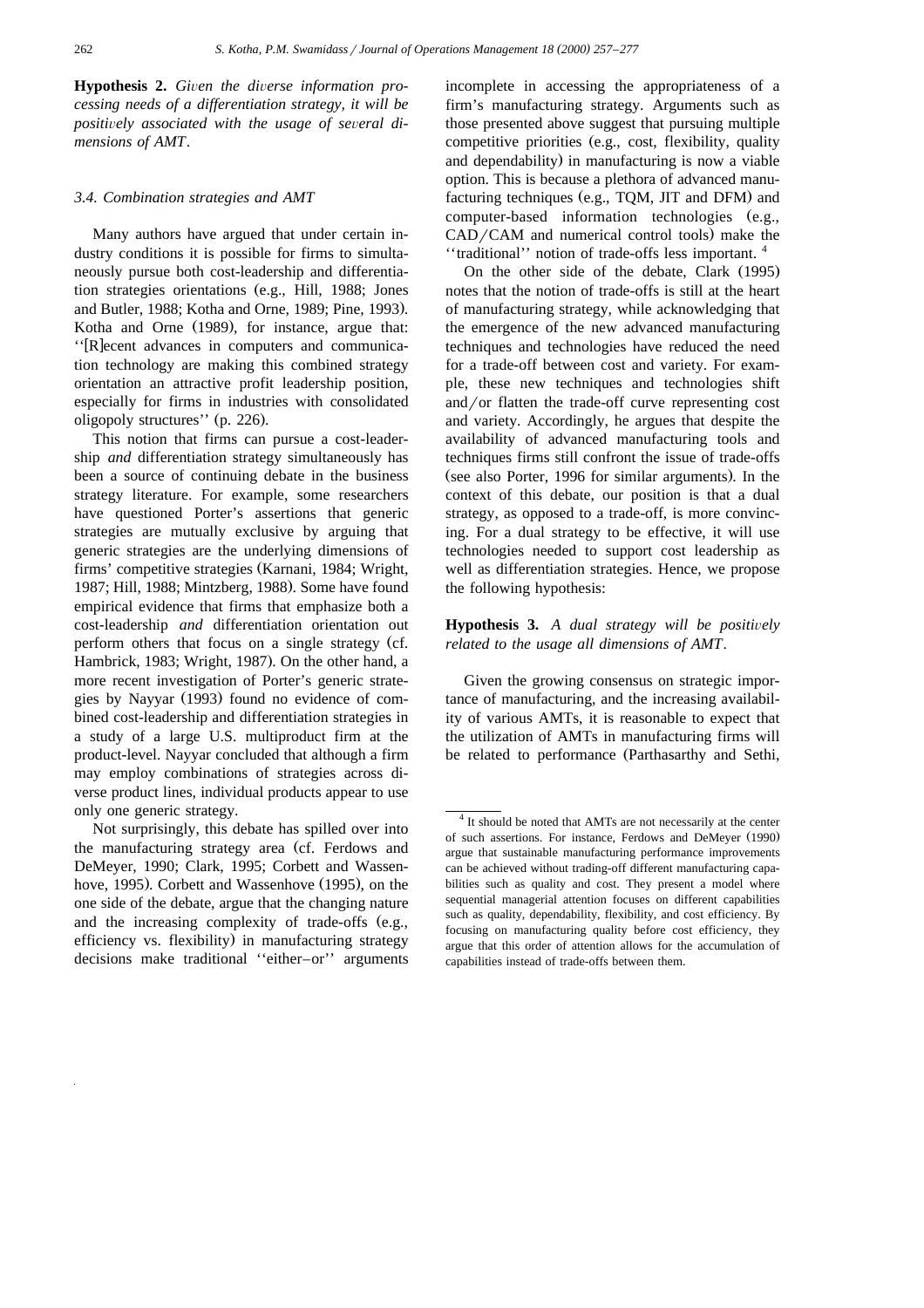1992; Dean and Snell, 1996). Yet, evidence directly supporting AMT–strategy–performance relationships is relatively rare (Boyer, 1997).  $5$  Therefore, we take this opportunity to test the contingency theory inspired question using the following hypothesis:

**Hypothesis 4.** *The relationships predicted in Hypotheses 1, 2 and 3 will be stronger in superior performing firms than in poorly performing firms*.

#### **4. Methods**

## *4.1. Sample*

The data for the study were collected through a mail survey of manufacturing firms listed in the 1990 Compact Disclosure Database which contains financial and management information on over 12 000 companies. The manufacturing firms selected for this study belonged to Standard Industrial Classification  $(SIC)$  codes 34–39. These categories include firms involved in making fabricated metal products, industrial non-electrical machinery, electronic and other electric equipment, transportation equipment, instrumentation and related products, and miscellaneous manufacturing (see Table 1). If the SIC classification for a firm could not be determined from the response, because some respondents failed to identify themselves or their firms, the firm was classified as ''other''.

The selected firms are from these industries because they involve the manufacture of discrete products based primarily on metal and non-metal fabrication, and exclude all process (i.e., continuous production) industries. Given the need for a large sample size, and the need to keep the industries relatively homogeneous (from a manufacturing/production perspective), this group of six industries is a reasonable compromise that accomplishes both goals. More importantly, the study focuses on these segments because of their acknowledged adoption of AMTs (Majchrzak, 1986; U.S. Department of Commerce, 1988; Dean and Snell, 1991; Ward et al., 1994).

The first set of survey questionnaires, along with a letter indicating the purpose of the survey, was mailed out during the first week of October 1990. This was followed by a second mailing 6 weeks later. Out of the 1652 firms listed under the SIC codes 34–39, questionnaires were sent to 851 firms with complete information in the database; 31 of these firms declined to participate citing company policy, and 22 questionnaires were undeliverable. This left questionnaires in the hands of 798 potential firms. Approximately 10% of the 851 firms, randomly selected, were sent two questionnaires, each to be filled out by a different senior manager in the firm. Out of these 86 firms, only 17 firms returned both questionnaires. These 17 responses were used for inter-rater agreement analysis described later.

In all, 177 completed responses were received yielding a response rate of 20% that is comparable to mail surveys with similar objectives (Hitt et al., 1982; Robinson and Pearce, 1988; Dean and Snell, 1991). Of these, 17 represented two responses from the same firm. In case of multiple responses from the same firm, only the response from the more senior officer was included in the analysis, and the second response was used for inter-rater agreement. Overall, 160 responses were used in subsequent analyses, 18% of the original sample.

#### *4.2. Respondents*

A letter accompanying the questionnaire asked that the survey be completed by a top level official in-charge of manufacturing and/or technology in the firm, or the business unit in the case of businesses with multiple units. Forty percent of the respondent were CEOs or presidents, and approximately 70% of the respondents held titles such as vice-presidents or higher (see Table 2).

#### *4.2.1. Response bias*

A comparison of the composition of the 160 responding firms with the composition of the 851 target firms, found no prime facie reason to expect bias towards any particular industry. Further, a Chi-

<sup>5</sup> Recently, a few studies have examined the AMT performance linkage (e.g., Boyer et al., 1996; Dean and Snell, 1996) and found no link direct link between AMT and performance.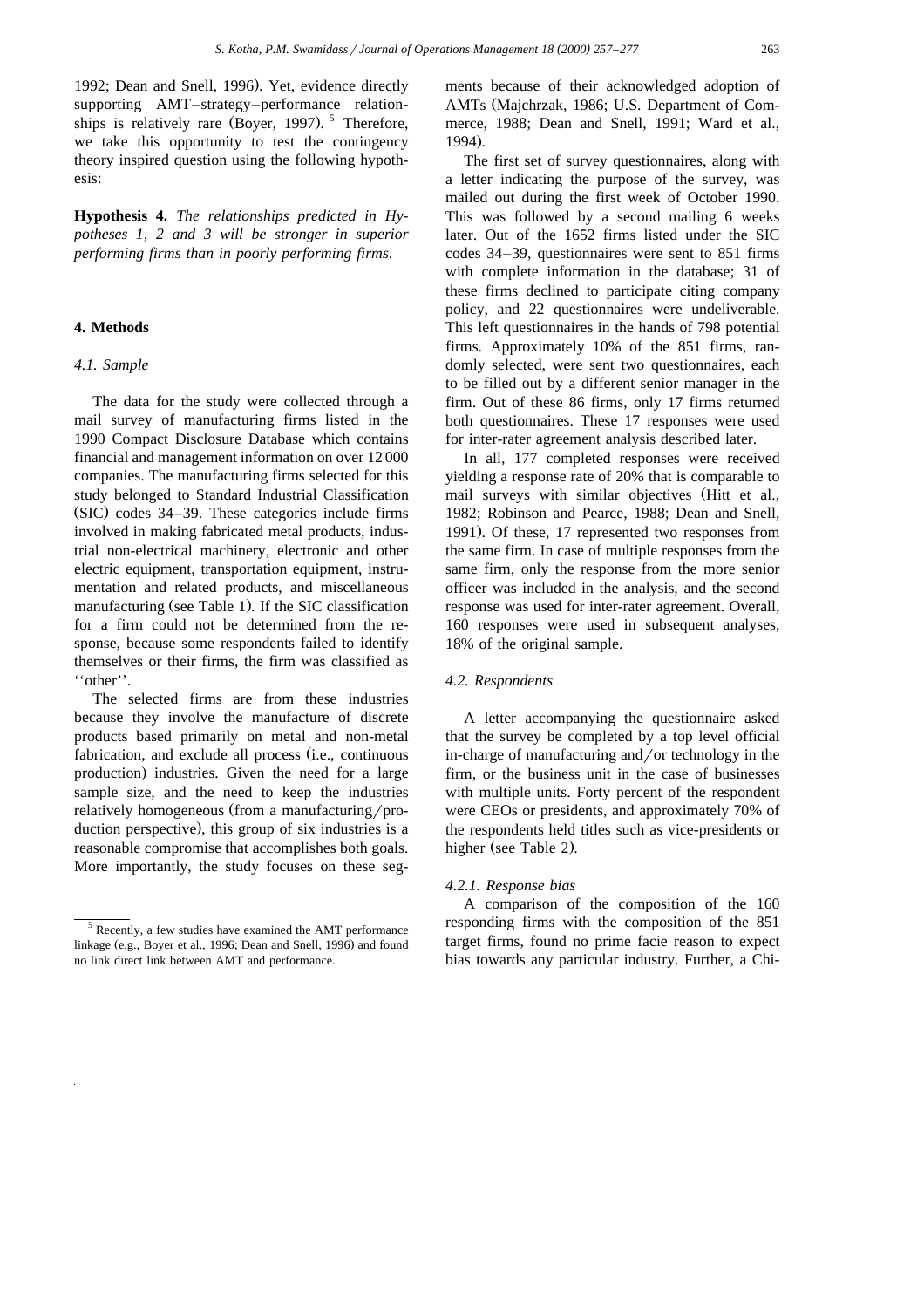| <b>SIC</b><br>code | Industry description                    | No. of<br>responses | $%$ of<br>responses | <b>Questionnaires</b><br>mailed to | % of total<br>mailed |  |
|--------------------|-----------------------------------------|---------------------|---------------------|------------------------------------|----------------------|--|
|                    |                                         |                     |                     |                                    |                      |  |
| 34                 | Fabricated metal products               | 11                  | 7.4                 | 63                                 | 7.4                  |  |
| 35                 | Industrial machinery and equipment      | 36                  | 28.3                | 259                                | 30.4                 |  |
| 36                 | Electronic and other electric equipment | 33                  | 25.9                | 239                                | 28.1                 |  |
| 37                 | Transportation equipment                |                     | 7.0                 | 57                                 | 6.7                  |  |
| 38                 | Instruments and related products        | 32                  | 25.2                | 188                                | 22.1                 |  |
| 39                 | Miscellaneous manufacturing industries  | h                   | 4.7                 | 45                                 | 5.3                  |  |
| Other $a$          |                                         | 33                  |                     |                                    |                      |  |
| Total              |                                         | 160                 | 100% <sup>b</sup>   | 851                                | 100%                 |  |

Table 1 Industries represented in the sample

<sup>a</sup>Respondents who failed to disclose the identity of their firms. <sup>b</sup>Excluding "other".

squared test confirmed that there are no statistically significant differences between the two sets of percentages in Table 1.

Table 3 gives the results of tests for non-response bias. These tests did not reveal any statistically significant differences between respondents and non-respondents in terms of employment, 5-year growth in sales, and 5-year growth in income.

## *4.3. Instrument*

The questionnaire was developed and refined as follows:  $(1)$  nearly all items in the strategy and AMT sections of the questionnaire were adapted from previous published work (e.g., Dess and Davis, 1984; Robinson and Pearce, 1988; U.S. Department of Commerce, 1988);  $(2)$  preliminary drafts of the questionnaire were discussed with academic scholars to assess the content validity prior to pilot testing; and  $(3)$  a pilot test was conducted with a group of five firms, whose inputs were used to improve the clarity, comprehensiveness and relevance of the research instrument.

| Table |  |
|-------|--|
|-------|--|

Type of respondents

| Type of respondents                  | No. of    | $%$ of    |
|--------------------------------------|-----------|-----------|
|                                      | responses | responses |
| Chairman/CEO/Chief Operating Officer | 26        | 16.3      |
| Presidents                           | 36        | 22.5      |
| Senior VP/Executive VP/VPs           | 49        | 30.6      |
| Directors/General Managers           | 16        | 10.0      |
| Others                               | 33        | 20.6      |
| Total                                | 160       | 100%      |

#### *4.3.1. Strategy*

Cost-leadership strategy was operationalized using a five-point Likert-type scales  $(1 = not \, \text{very} \, \text{im})$ portant to  $5 = \text{very important}$ . Respondents were asked to indicate the degree of emphasis their firm attached to the following three items over the past 3 years: operating efficiency of the business unit, continuing concern for cost reduction in terms of product, and continuing concern for cost reduction in terms of process. Product differentiation strategy was also operationalized using a five-point Likert-type scales. The respondents were asked to indicate the emphasis their firm attached to the following five items over the past 3 years: new product development, enforcement of strict product quality control procedures, quality of the product, extensive service capabilities, and specific efforts to insure a pool of highly trained experienced personnel. The items used here for cost leadership and differentiation have been used in previous empirical studies (Dess and Davis, 1984; Robinson and Pearce, 1988).

Table 3 Results of tests of non-response bias

| Characteristics            | Respondents |       | Non-respondents | $\mathbf{t}$ |       |
|----------------------------|-------------|-------|-----------------|--------------|-------|
|                            | Means       | S.D.  | Means           | S.D.         |       |
| No. of<br>employees        | 2808        | 17533 | 2008            | 7307         | 0.432 |
| 5-year growth<br>in income | 25%         | 59%   | 14%             | 43%          | 1.349 |
| 5-year growth<br>in sales  | 36%         | 61%   | 33%             | 85%          | 0.427 |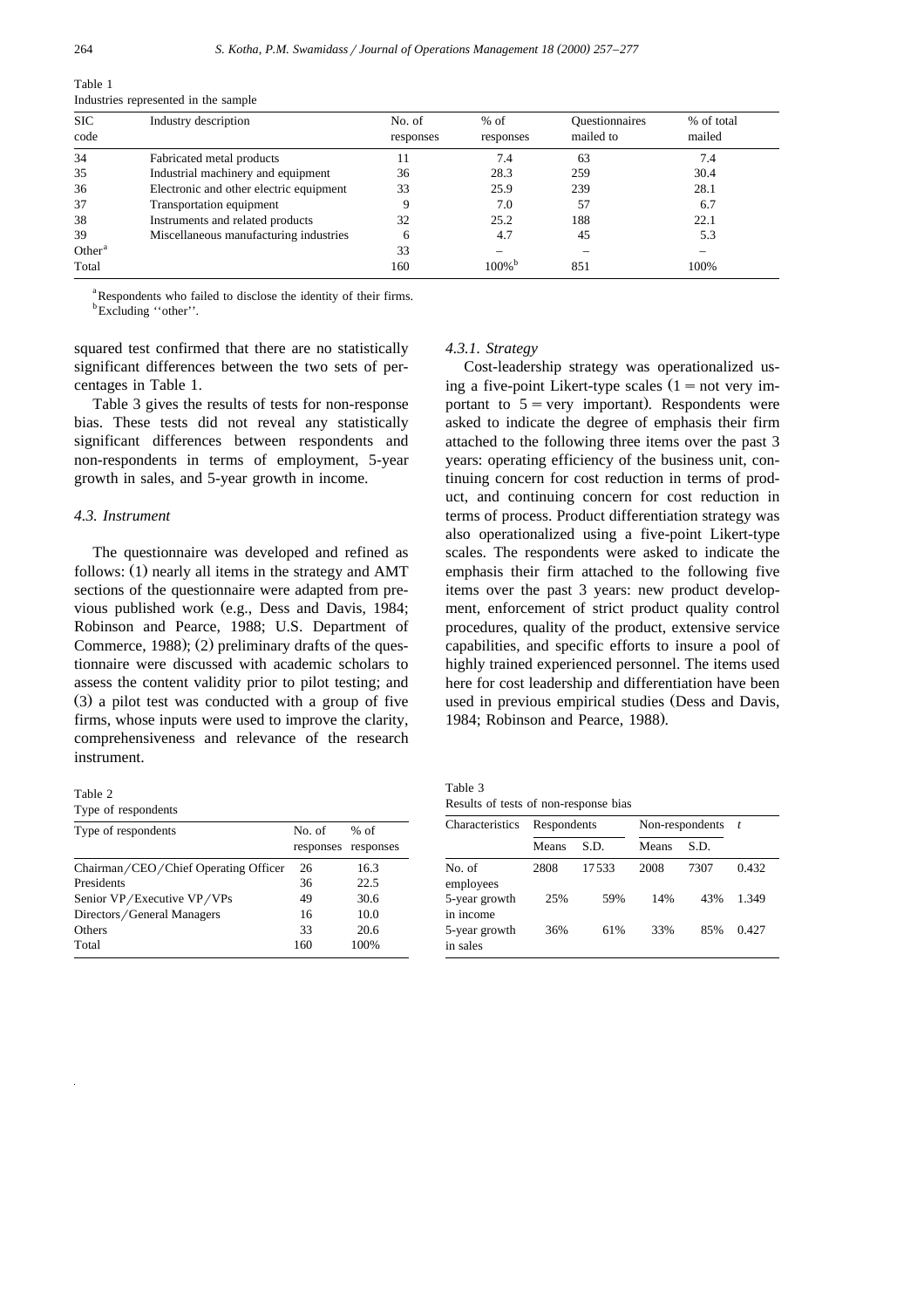Composite strategy measures were computed by averaging the items making up the measures. Cronbach's alpha values (*i.e.*, reliability measures) for the low-cost strategy measure was 0.72, and 0.74 for the product differentiation strategy measure.

## *4.3.2. AMT items*

The section on technology included 19 items (see Appendix A). These items have been used extensively in previous studies (e.g., Meredith, 1987; U.S. Department of Commerce, 1988; Boyer et al., 1996; Dean and Snell, 1996). Respondents were asked to rate how frequently a particular technology was used in his or her firm on a five-point Likert-type scales, where  $1 = not$  used and  $5 = very$  extensively used. A factor analysis of the responses was then conducted to establish meaningful patterns in the data and for grouping the 19 items into factors (discussed in detail below).

## *4.3.3. Performance*

The questionnaire section on performance measurement contained six items which included the following: after-tax return on total assets, after-tax return on total sales, net profit position; market share gains relative to competition, sales growth position relative to competitors, and overall firm performance/success. A combination of these items has been used successfully by previous researchers  $(e.g.,)$ Swamidass and Newell, 1987; Robinson and Pearce, 1988; Venkatraman, 1989).

The respondents were asked to subjectively rate their business units on these six items using Likerttype scales where  $1 = \text{top } 20\%$  and  $5 = \text{lowest } 20\%$ . To check the reliability of the self-reported performance measures, we estimated the correlation between normalized self-reported performance data and normalized, objective performance data obtained from COMPUSTAT II database for a randomly selected 20% of the responding firms. The resultant correlations were 0.72 and 0.82 for ROA and ROS. These high correlations provide acceptable reliability measures for the self-reported measures of performance in the questionnaire.

## 4.3.4. Control variables

The context in which AMTs is adopted can explain not only differences in implementation patterns

among firms, but also their performance differences (Jaikumar, 1986; Williams and Novak, 1990; Boyer et al., 1996). Two critical variables often used to control for contextual effects include: industry membership and size (cf. Dess et al., 1990). Here, industry membership based on SIC codes is used to control for volatility and unpredictability.

#### *4.4. Inter-rater agreement*

An inter-rater agreement analysis using the percent agreement procedure was then conducted (cf. Jones et al., 1983). This analysis was conducted for both the 19 technology and six performance items using data from 17 firms, whose that provided two questionnaires each. The estimated median value of percent agreement were 0.75 and 0.73 for the technology and performance items, respectively.

## *4.5. Analyses*

#### *4.5.1. Empirical de*Õ*elopment of AMT dimensions*

A principal factor analysis of the AMT items (see Appendix A) based on varimax rotation was carried out. From a scree test, four interpretable factors with eigenvalues greater than 1.0 emerged. Based on the items that exhibited loadings greater or equal to  $\pm 0.4$ , the four interpretable factors are represented in Table 4 (cf. Kim and Mueller, 1986). Six of the 19 technology items (T12, T19, T14, T17, T18 and T7) loaded on more than one factor, suggesting that the factors have overlaps. Together, the four interpretable factors accounted for 62% of the variance. The empirically derived factors parallel three of the four conceptual dimensions proposed earlier: IET, PDT and PT.

The seven AMT items that loaded on factor 1 include: local area network (LAN) for factory use, computers used for control on factory floor, LAN for technical data, computers for production scheduling, electronic data interchange, MRP I and MRP II systems, and inter-company networks. Since technologies in this list assist in information exchange (e.g., inter-company and intra-company networks) and production planning and control (e.g., MRP I and MRP II systems), we labeled this factor as *information exchange and planning technology* (IEPT). Upon comparison, one finds that IEPT di-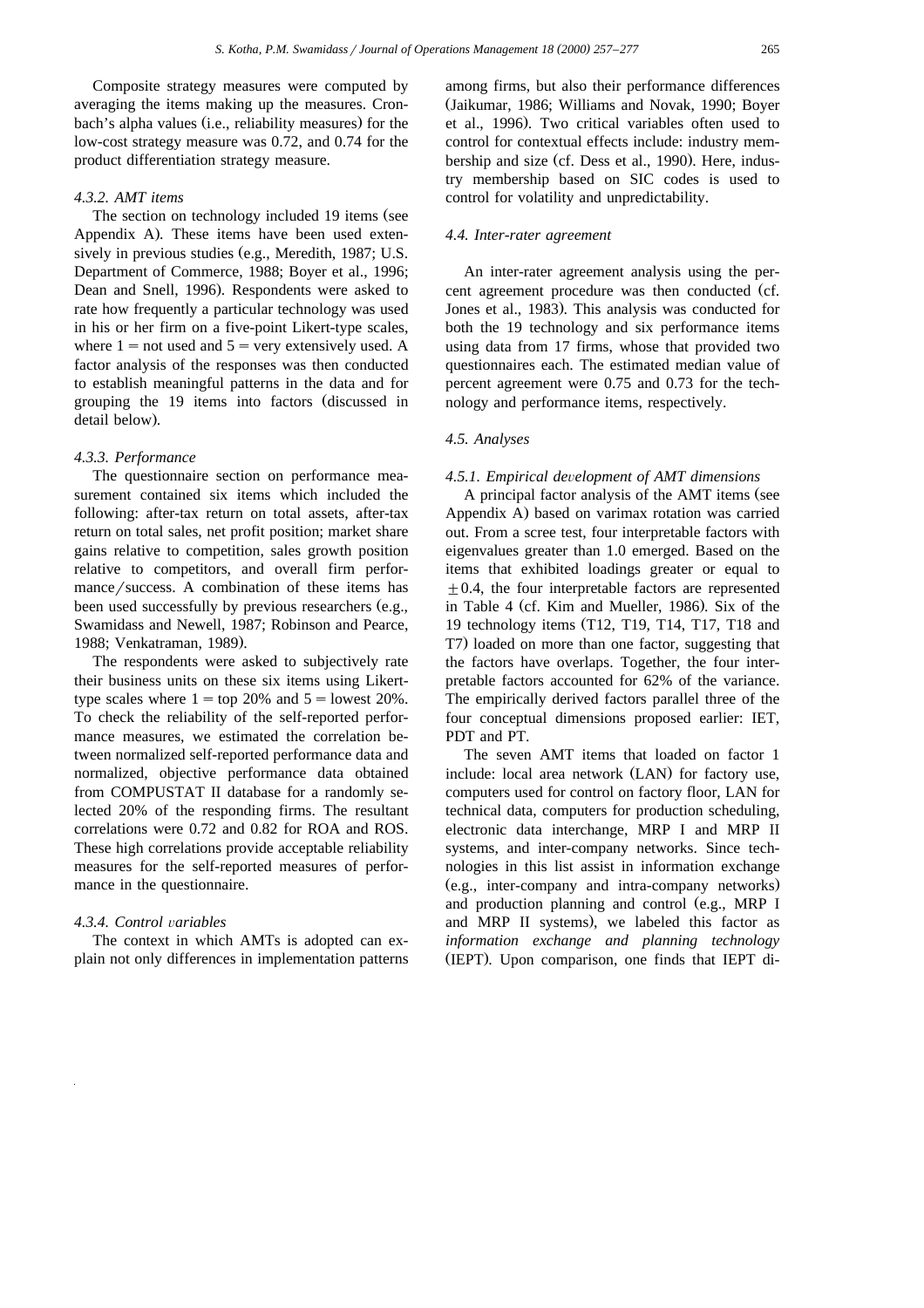| Table 4                                                          |  |
|------------------------------------------------------------------|--|
| Results of factor analysis — advanced manufacturing technologies |  |

|                 | Technology items                                                          | Mean | S.D. | <b>IEPT</b> | <b>PDT</b>   | <b>HVAT</b> | <b>LVFAT</b> |
|-----------------|---------------------------------------------------------------------------|------|------|-------------|--------------|-------------|--------------|
|                 |                                                                           |      |      | I           | $\mathbf{I}$ | Ш           | IV           |
| T <sub>16</sub> | LAN for factory use                                                       | 2.23 | 1.63 | 0.76        | 0.18         | 0.31        | $-0.08$      |
| T <sub>13</sub> | Computers used for control on factory floor                               | 2.93 | 1.66 | 0.66        | 0.21         | 0.10        | 0.30         |
| T <sub>15</sub> | LAN for technical data                                                    | 2.55 | 1.66 | 0.63        | 0.37         | 0.23        | $-0.20$      |
| T <sub>12</sub> | Computers for production scheduling                                       | 3.87 | 1.44 | 0.59        | 0.43         | $-0.09$     | 0.28         |
| T <sub>19</sub> | Electronic data interchange                                               | 2.21 | 1.57 | 0.57        | $-0.03$      | 0.31        | 0.40         |
| T <sub>14</sub> | MRP I and MRP II systems                                                  | 3.37 | 1.72 | 0.49        | 0.46         | 0.10        | 0.27         |
| T <sub>17</sub> | Inter-company networks                                                    | 1.95 | 1.51 | 0.47        | 0.04         | 0.42        | 0.34         |
| T3              | Automated drafting technologies                                           | 3.08 | 1.66 | 0.15        | 0.84         | 0.07        | 0.00         |
| T1              | CAD                                                                       | 3.60 | 1.65 | 0.26        | 0.81         | 0.04        | 0.22         |
| T <sub>2</sub>  | <b>CAE</b>                                                                | 2.91 | 1.64 | 0.07        | 0.77         | 0.28        | 0.14         |
| T11             | Computer-aided quality control performed<br>on final products             | 2.62 | 1.74 | 0.04        | 0.32         | 0.73        | $-0.04$      |
| T <sub>10</sub> | Computer-aided inspection performed on<br>incoming or in process material | 1.97 | 1.48 | 0.04        | 0.19         | 0.70        | 0.29         |
| T <sub>6</sub>  | Robots others than pick and place                                         | 1.24 | 1.13 | 0.36        | $-0.06$      | 0.61        | 0.24         |
| T <sub>5</sub>  | Pick and place robots                                                     | 1.64 | 1.46 | 0.21        | 0.02         | 0.57        | 0.16         |
| T18             | Manufacturing automation protocol                                         | 1.37 | 1.08 | 0.50        | 0.08         | 0.57        | 0.23         |
| T8              | NC/CNC                                                                    | 2.17 | 1.81 | 0.13        | 0.18         | 0.11        | 0.83         |
| T9              | Programmable controllers                                                  | 2.42 | 1.70 | 0.02        | 0.05         | 0.23        | 0.67         |
| T4              | CAD/CAM                                                                   | 1.94 | 1.51 | 0.32        | 0.39         | 0.22        | 0.53         |
| T7              | FMC/FMS                                                                   | 1.93 | 1.59 | 0.44        | 0.11         | 0.34        | 0.44         |
|                 | Eigenvalue                                                                |      |      | 7.30        | 1.90         | 1.30        | 1.20         |
|                 | Percentage of variance explained                                          |      |      | 38.60       | 10.20        | 7.10        | 6.30         |

mension isolated here empirically combines the LPT and IET proposed earlier in our conceptual model.

The three AMT items, CAD, CAE, and automated drafting technologies, that loaded on factor 2 correspond to product design dimension proposed in the literature, hence we label it as *product design technology* (PDT). This dimension is as proposed in our conceptual model.

In contrast to a single process dimension presented earlier, the analysis of the AMT items resulted in two separate factors with process technology items loading onto them (see Table 4). More specifically, there were five AMT items — computer-aided quality control performed on final products, computer-aided inspection performed on incoming or in-process materials, robots other than pick and place, pick and place robots, and manufacturing automation protocol — that loaded on factor 3, and there were four items  $-$  NC/CNC machines, programmable controllers,  $CAD/CAM$ , and  $FMC/FMS$  — that loaded on factor 4.

In examining the items that load on factor 3, it appears that these are the technologies that are extremely useful and necessary in high-volume manufacturing of discrete products. In contrast, the technology items that load on factor 4 are often associated with flexibility, and for their ability to assist in rapid changes in production volume and product introductions. The group that load on factor 4 is extremely useful for low-volume and high-variety manufacturing. Therefore, factor 3 is labeled as *high-volume automation technology* (HVAT), and factor 4 as *low-volume flexible automation technology* (LVFAT). These two process dimensions have split away from a single process technology dimension presented earlier.

Further, the empirically identified factors offer a refinement of the *process technology* dimension proposed in the literature (Kotha, 1991). In other words, the empirical analysis of the AMT items indicate that PT have two independent dimensions: high-volume process automation and LVFAT. This empirical find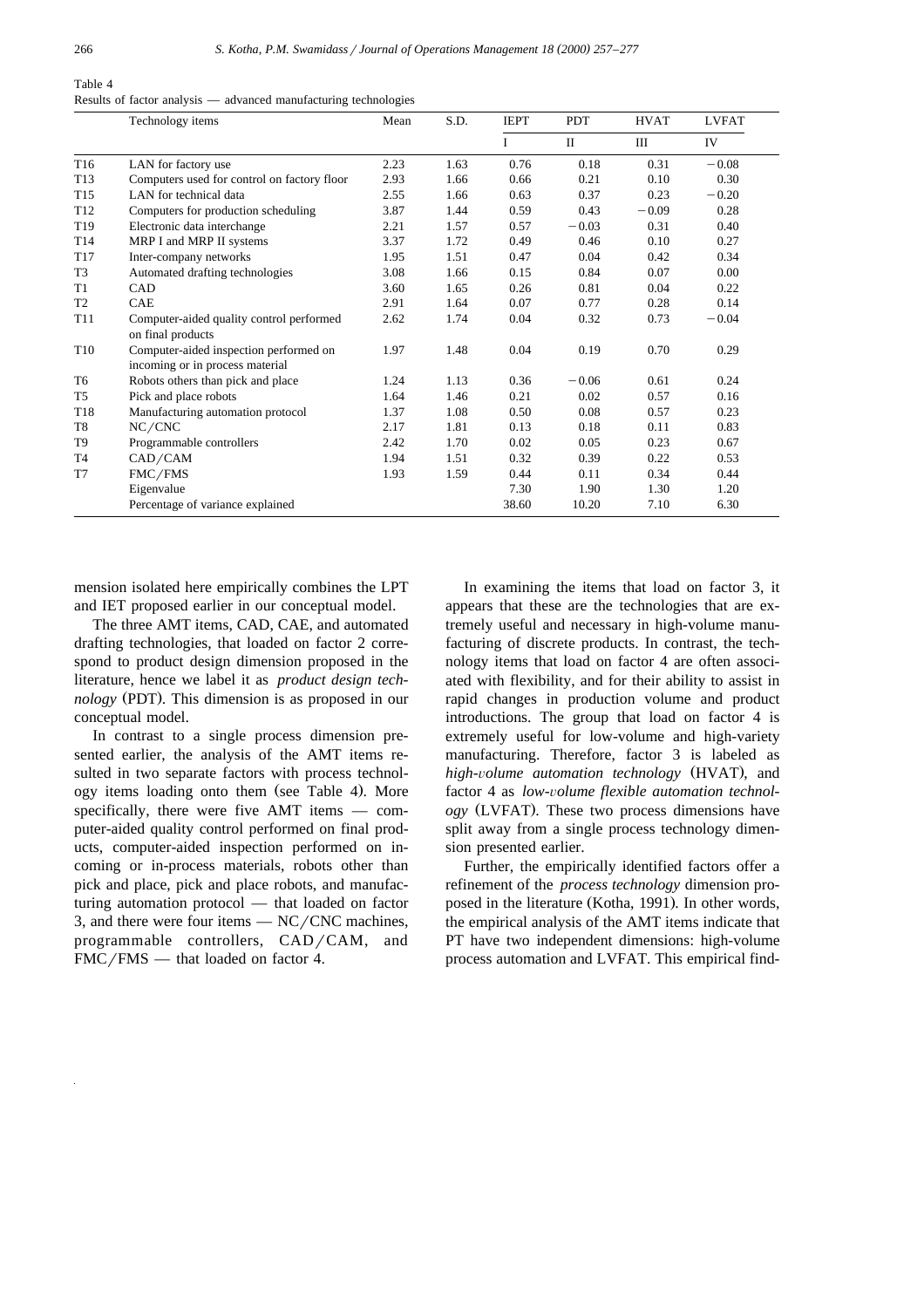ing helps us to refine Hypothesis 1 because HVAT dimension is presented in the literature as being compatible with low-cost manufacturing.

Whereas the earlier hypothesis stated that a costleadership strategy will be positively associated with process technology use, it is now refined as:

**Revised Hypothesis 1:** *A cost-leadership strategy will be positively associated with HVAT.* 

Factor scores for each respondent were computed using methods described in basic texts on factor analysis (Rummel, 1970). Factor scores were computed in accordance with the following formula:  $f_i = a_{1i}z_1 + a_{2i}z_2 + \ldots + a_{ii}z_i$ , where:  $a_{ii}$  is the factor score coefficient for technology item  $j(j =$ 1,...,19) on the factor *i* ( $i = 1,2,3,4$ ), and  $z_i$  is the respondent's standardized value on technology item *j*. These factor scores were then used in subsequent regression analyses. To check the reliability of the factor scores, the salient items under each factor were combined to form composite variables, and Cronbach's alpha measures estimated. The Cronbach's alpha measures varied from a low of 0.75 for factor 4 to a high value of 0.84 for factor 2 and were well within the accepted limits (Nunnally, 1978).

### *4.5.2. Performance factor scores*

To identify imbedded factors, the six performance related items were factor analyzed using a principal factor analysis with varimax rotation. Two factors resulted from this analysis, one stressing *profitability* and the other stressing *growth*. Together, these factors explained about 88% of the variance in the data (see Table 5). Subsequently, factor scores were estimated for these two factors and used them as two *independent* performance measures in all the regression models. To check the reliability of the factor scores, the salient items under each factor were combined to form composite variables, and Cronbach's alpha measures estimated. The Cronbach's alpha measures were 0.85 and 0.82. These values are well within the accepted limits for this kind of study (Nunnally, 1978).

## *4.5.3. Operationalizing fit*

In order to test the proposed hypotheses, this study used the notion of fit. The fit concept, rooted in the contingency tradition, has been central to both

|--|--|

| Factor analysis | performance measures <sup>a</sup> |  |
|-----------------|-----------------------------------|--|
|                 |                                   |  |

| No.            | Items and<br>descriptions                            | Factor 1<br>profitability | Factor 2<br>growth |
|----------------|------------------------------------------------------|---------------------------|--------------------|
| P <sub>2</sub> | After-tax returns                                    | 0.9488                    |                    |
|                | on total sales                                       |                           |                    |
| P1             | After-tax returns<br>on total costs                  | 0.9398                    |                    |
| P3             | Net profit positions<br>relative to competition's    | 0.8804                    |                    |
| P6             | Overall firm performance/<br>success                 | 0.7281                    |                    |
| P5             | Sales growth positions<br>relative to competition's  |                           | 0.9282             |
| P4             | Market share gains<br>relative to competition's      |                           | 0.9127             |
| Eigenvalue     |                                                      | 4.06                      | 1.22               |
|                | Percent of variance<br>explained (total = $88.1\%$ ) | 67.8                      | 20.3               |

<sup>a</sup> Note: Only factor loadings  $> 0.55$  reported.

theoretical and empirical research in strategic management (Drazin and Van de Ven, 1985; Venkatraman, 1989). It suggests that an organization's ability to achieve its goals is a function of the congruence between selected organizational components and the environment. Since it is hypothesized that specific strategies require the use of certain AMTs for superior performance, the study operationalized strategy– AMT fit using *interaction* or *moderation* analysis advocated in the literature employing regression analyses (Drazin and Van de Ven, 1985; Venkatraman, 1989).

To estimate the necessary regression models, the appropriate *factor scores* were used for the technology factors (i.e., independent variables) as well as the strategy variables (i.e., dependent variables). To examine the relationship between a dual-strategy orientation and AMTs, the study used two approaches to operationalize the strategy construct. The first approach used a composite variable of dual strategy created by adding the cost-leadership and differentiation strategy variables. In the second approach, the composite variable, denoting a dual-strategy approach, was created by multiplying the cost-leadership and differentiation strategy variables.

## *4.5.4. Analytical approach*

Two approaches for examining fit were used in this study: the moderated regression analysis and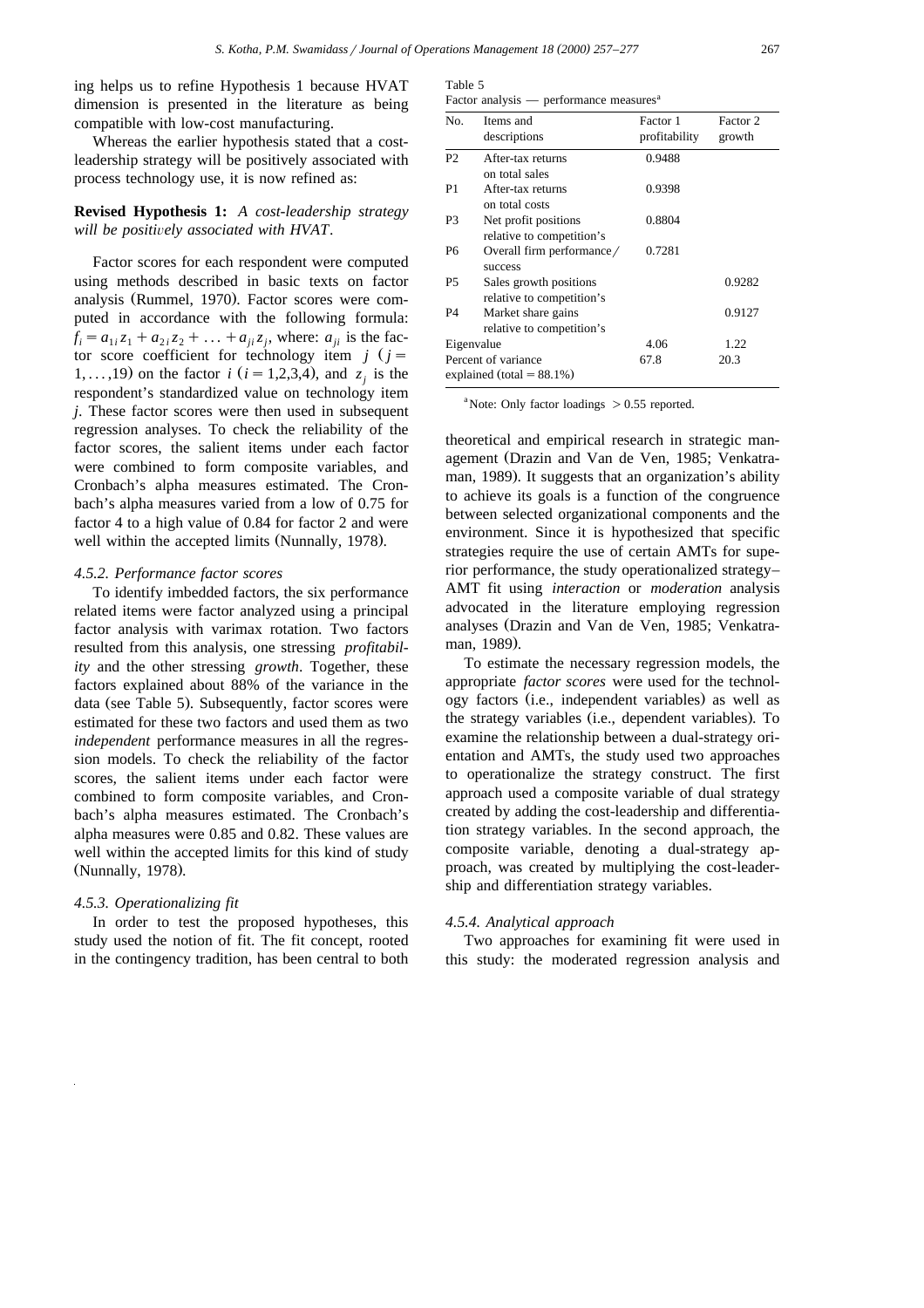regression based on subgroup analysis. The moderated regression requires that one conceptualize fit as ''the interactive effect of strategy and AMT factors'' with implications for performance. Based on a series of moderated regression analysis using this conceptualization of fit, we found that none of the moderated regression models were significant. According to Venkatraman (1989), this is not unusual because a particular data set may support one form of fit and not the other. This lack of significance could also be due to non-linearity or discontinuity in the relationships in the dataset.

Therefore, in order to conduct an alternative test of the hypotheses concerning *strategy–AMT–performance* fit, the study adopted the ''subgroup'' approach (e.g., Lenz, 1980; Miller and Friesen, 1986; Miller, 1988). Consequently, the sample was subdivided into three parts by using the *two independent* performance measures (i.e., growth and profitability) developed earlier. Based on these performance measures, the upper third of the respondents were considered superior performers and the bottom third were considered poor performers in all the regression models presented in Table 8; the middle third of the sample was dropped from the analyses.

## **5. Results**

The means, standard deviations, coefficient alphas, and zero order correlations (between the dependent and independent variables) are reported in Table 6. Many of the independent variables (AMT factors) are correlated with the dependent variables  $(e.g., cost leadership and differentiation)$  as expected. Since factor scores based on orthogonal factors were employed for operationalizing the various AMT variables, little inter-item correlations were found among them.

As noted, size (logarithm of employment) and industry membership were the control variables. However, the regression models presented here do not include an industry control variable because a MANOVA analysis of the four technology factors and the six industries represented in this study was not significant ( $p < 0.16$  Hotellings test;  $p < 0.17$ Wilks test). This finding is also consistent with those found by others in the literature. Boyer et al. (1996), for instance, based on a study of AMT adoption in firms that belong to SIC codes  $34-38$  (a grouping similar to this study), conclude that technology adoption patterns were not significantly different across firms from these industries.

The results of the regression models are presented in Tables 7 and 8. The three models (i.e., Models 1, 2 and 3) presented in Table 7 are based on the *entire* sample. In Model 1, *differentiation* strategy is the dependent variable, and AMT factors along with size, the control variable, are the independent variables. In Model 2, *cost-leadership* strategy is the dependent variable and AMT factors along with size are the independent variables. In Model 3, a *dualstrategy* orientation is the dependent variable, and AMT factors and size are the independent variables.

Table 6

Pearson's zero order correlation (Cronbach's alpha along the diagonal for the strategy constructs)  $NA = Not$  applicable.

| .                           |         |      |           |           |         |           |      |      |           |
|-----------------------------|---------|------|-----------|-----------|---------|-----------|------|------|-----------|
|                             | Mean    | S.D. |           |           |         | 4         |      | 6    |           |
| 1. IEPT                     | 0.01    | 1.03 | <b>NA</b> |           |         |           |      |      |           |
| 2. PDT                      | 0.00    | 1.02 | 0.01      | NA        |         |           |      |      |           |
| 3. HVAT                     | $-0.04$ | 1.03 | $-0.01$   | 0.02      | NA      |           |      |      |           |
| 4. LVFAT                    | $-0.02$ | 1.07 | 0.00      | $-0.02$   | $-0.02$ | <b>NA</b> |      |      |           |
| 5. Cost leadership          | 4.05    | 0.66 | $-0.01$   | 0.04      | $0.28*$ | 0.14      | 0.72 |      |           |
| 6. Differentiation          | 4.00    | 0.60 | $0.33***$ | $0.33***$ | $0.25*$ | $-0.04$   | 0.19 | 0.74 |           |
| 7. Size (log of employment) | 5.74    | 1.77 | $0.37***$ | 0.05      | 0.19    | $0.46***$ | 0.10 | 0.00 | <b>NA</b> |

 $* p < 0.01.$ <br>  $* * p < 0.05.$ <br>  $* * * p < 0.001.$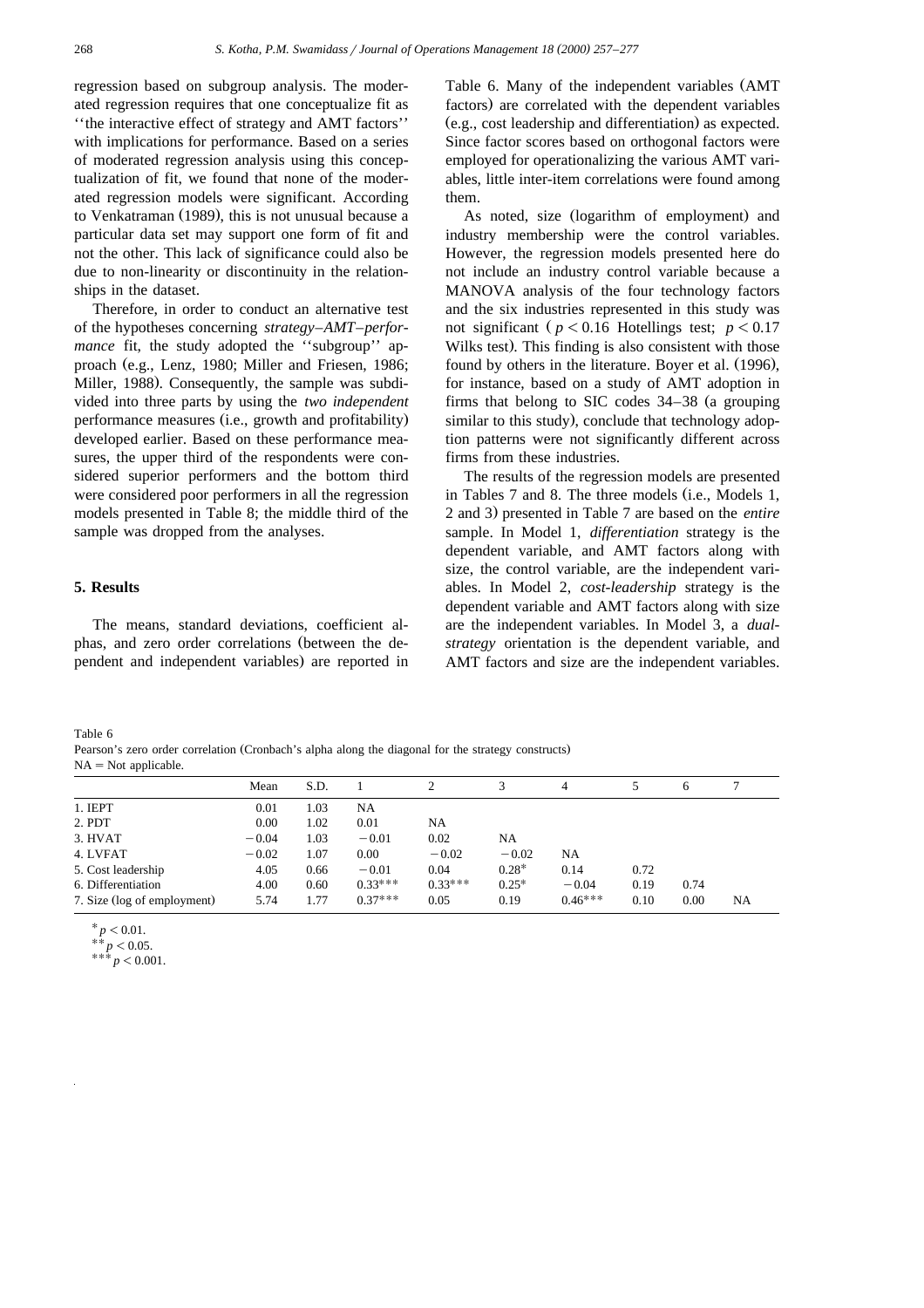Table 7

|                                 |  |  | Regression analysis for the overall sample: technology and strategy variables |  |  |
|---------------------------------|--|--|-------------------------------------------------------------------------------|--|--|
| Standard errors in parentheses. |  |  |                                                                               |  |  |

| Model no.                | Differentiation        | Cost leadership       | Dual strategy (cost leadership $\times$ differentiation) |
|--------------------------|------------------------|-----------------------|----------------------------------------------------------|
|                          |                        |                       |                                                          |
| Size (log of employment) | $-0.1261***$ (0.0416)  | $-0.022(0.0531)$      | $-0.5145(0.2896)$                                        |
| <b>IEPT</b>              | $0.3058***$ (0.0592)   | $-0.010(0.0747)$      | $1.079**$ (0.4120)                                       |
| <b>PDT</b>               | $0.2449***$ $(0.0585)$ | 0.057(0.074)          | $1.201***$ (0.4072)                                      |
| <b>HVAT</b>              | $0.2233***$ (0.0674)   | $0.1985**$ $(0.0861)$ | $1.644***$ $(0.4694)$                                    |
| <b>LVFAT</b>             | 0.0965(0.0604)         | $0.1346*(0.0771)$     | $0.8326**$ (0.4204)                                      |
| Adjusted $R^2$           | $0.345***$             | $0.05*$               | $0.25***$                                                |
| Sample size              | 83                     | 83                    | 83                                                       |

 $* p < 0.10.$ <br>  $* * p < 0.05.$ <br>  $* * * p < 0.005.$ 

In Table 7, both differentiation and dual strategies are explained by the use of AMT factors (adjusted  $R<sup>2</sup> = 0.34$  and 0.25, respectively). However, the model for cost-leadership strategy is not conclusive because, although the model is significant, it has a low adjusted  $R^2$  value of 0.05. In order to improve the explanatory power of the models, we developed additional models for superior performers and poor performers using profitability and growth variables as the dependent variables. The resulting 12 regression models are reported in Table 8.

In Table 8, Models 1 and 2 aid in the comparison of superior and poor performers when *differentiation* strategy is the dependent variable and *profitability* is used to subdivide the sample. Models 5 and 6 help us compare superior and poor performers when *differentiation* strategy is the dependent variable and *growth* is used to subdivide the sample. Models 3 and 4 highlight the relationships between *cost leadership* and AMT use when *profitability* is used to subdivide the sample, and Models 7 and 8 do the same when *growth* is used to subdivide the sample. Models 9 and 10 aid in the comparison of superior and poor performers when a *dual-strategy* orientation is the dependent variable and *profitability* is used to subdivide the sample. Finally, Models 11 and 12 do the same when *growth* is used to subdivide the sample.

Importantly in Table 8, seven out of the 12 regression models are statistically significant and the adjusted  $R^2$  values are significantly higher than the those presented in Table 7. Clearly, the subgroup approach employed here improves our ability to isolate the effect of the fit between AMT use and strategy upon performance.

## *5.1. Cost-leadership strategy and AMT use*

Revised Hypothesis 1 predicted a positive relationship between a cost-leadership strategy and the use of HVAT. Results of Model 2 in Table 7 indicate a significant and positive relationship between a cost-leadership strategy and HVAT  $\left( \beta = 0.198, \ p \right)$ 0.005). However, the overall adjusted  $R^2$  for this model is negligible at 5%, and the regression equation is barely approaching statistical significance at  $p < 0.1$ . Additionally, an examination of Models 3 and 7 in Table 8, indicate that HVAT is not associated with cost-leadership strategy. Consequently, Revised Hypothesis 1 is not supported.

## *5.2. Differentiation strategy and AMT use*

Hypothesis 2 predicted a positive relationship between a differentiation strategy and the use of several AMT factors. In Model 1 (Table 7), differentiation strategy variable is positively associated with three of the four technology factors. It is interesting that LVFAT factor is not associated with a differentiation when the entire sample of firms is used, a result that is inconsistent with the ''flexibility requirements'' arguments found in the literature. However, when only superior performers (profitability) are considered (Model 1, Table 8), it is clear that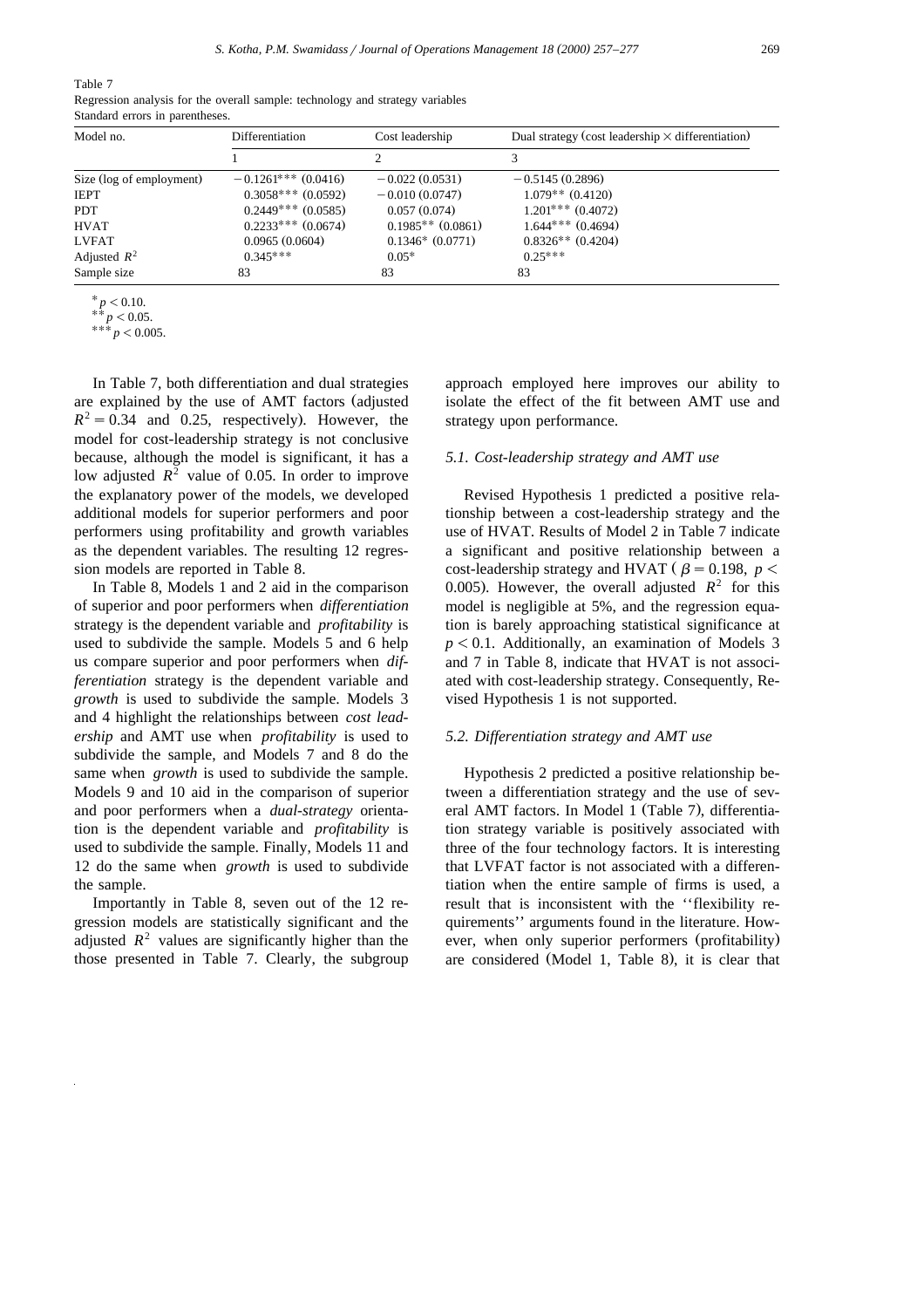| ì                                                                                                                                                                                                                                                      |  |
|--------------------------------------------------------------------------------------------------------------------------------------------------------------------------------------------------------------------------------------------------------|--|
|                                                                                                                                                                                                                                                        |  |
| <b>NUMBER OF STATE</b>                                                                                                                                                                                                                                 |  |
| I<br>í                                                                                                                                                                                                                                                 |  |
|                                                                                                                                                                                                                                                        |  |
|                                                                                                                                                                                                                                                        |  |
| coder of the contract of the contract of the state of the contract of the contract of the contract of the contract of the contract of the contract of the contract of the contract of the contract of the contract of the cont<br>$\ddot{\phantom{0}}$ |  |
|                                                                                                                                                                                                                                                        |  |
|                                                                                                                                                                                                                                                        |  |
| ì<br>Ī<br>t<br>١<br>í                                                                                                                                                                                                                                  |  |

| Table 8        |                                                                                   |    |                 |              |                                           |              |                 |              |                                              |    |                                           |              |
|----------------|-----------------------------------------------------------------------------------|----|-----------------|--------------|-------------------------------------------|--------------|-----------------|--------------|----------------------------------------------|----|-------------------------------------------|--------------|
|                | Subgroup regression analysis: strategy, technology, and performance               |    |                 |              |                                           |              |                 |              |                                              |    |                                           |              |
|                | Standard errors in parentheses. $S =$ superior performers; $P =$ poor performers. |    |                 |              |                                           |              |                 |              |                                              |    |                                           |              |
| Model no.      | Samples based on                                                                  |    |                 |              | Samples based on<br>growth<br>performance |              |                 |              | Samples based on<br>financial<br>performance |    | Samples based on<br>growth<br>performance |              |
|                | financial                                                                         |    |                 |              |                                           |              |                 |              |                                              |    |                                           |              |
|                | performance                                                                       |    |                 |              |                                           |              |                 |              |                                              |    |                                           |              |
|                | Differentiation                                                                   |    | Cost leadership |              | Differentiation                           |              | Cost leadership |              | Dual strategy                                |    |                                           |              |
|                | $\, {\bf P}$<br>S<br>$\overline{2}$                                               |    | S               | $\mathbf{P}$ | S                                         | $\mathbf{P}$ | S               | $\mathbf{P}$ | S                                            | P  | S                                         | $\mathbf{P}$ |
|                |                                                                                   | 3  | $\overline{4}$  | 5            | 6                                         | $\tau$       | 8               | 9            | 10                                           | 11 | 12                                        |              |
| Size           | $-0.2170**$                                                                       | ns | $0.2169*$       | ns           | $-0.1893**$                               | $-0.1566**$  | 0.0239          | ns           | 0.0879                                       | ns | $-0.5753$                                 | ns           |
| (employment)   | (0.0776)                                                                          |    | (0.1105)        |              | (0.0858)                                  | (0.0701)     | (0.1233)        |              | (0.6354)                                     |    | (0.6704)                                  |              |
| <b>IEPT</b>    | $0.3437***$                                                                       | ns | $-0.1736$       | ns.          | $0.3565***$                               | $0.3416***$  | 0.0512          | ns           | 0.6925                                       | ns | 1.442                                     | $\rm ns$     |
|                | (0.0753)                                                                          |    | (0.1073)        |              | (0.1007)                                  | (0.0994)     | (0.1448)        |              | (0.6167)                                     |    | (0.7872)                                  |              |
| <b>PDT</b>     | $0.2949***$                                                                       | ns | 0.1746          | ns           | $0.2438***$                               | $0.3269***$  | $0.2789**$      | $\bf ns$     | $1.816**$                                    | ns | $2.027***$                                | ns           |
|                | (0.0875)                                                                          |    | (0.1247)        |              | (0.0795)                                  | (0.1058)     | (0.1143)        |              | (0.7164)                                     |    | (0.6213)                                  |              |
| <b>HVAT</b>    | 0.0587                                                                            | ns | $-0.0147$       | ns           | $0.2601**$                                | 0.1967       | 0.0615          | ns           | 0.2715                                       | ns | 0.1390                                    | ns           |
|                | (0.1067)                                                                          |    | (0.1520)        |              | (0.1144)                                  | (0.1257)     | (0.1644)        |              | (0.8731)                                     |    | (0.8936)                                  |              |
| <b>LVFAT</b>   | $0.2485**$                                                                        | ns | 0.0484          | ns           | $0.2195**$                                | 0.0537       | $0.2144*$       | ns           | 1.129                                        | ns | $1.750**$                                 | ns           |
|                | (0.0854)                                                                          |    | (0.1216)        |              | (0.0883)                                  | (0.1237)     | (0.1270)        |              | (0.6988)                                     |    | (0.6901)                                  |              |
| Adjusted $R^2$ | $0.660***$                                                                        | ns | $0.204*$        | ns           | $0.379***$                                | $0.426***$   | $0.173*$        | ns           | $0.28***$                                    | ns | $0.34**$                                  | ns           |
|                |                                                                                   |    |                 |              |                                           |              |                 |              | 0.003                                        | ns |                                           | ns           |
|                |                                                                                   | 26 | 27              | 27           | 29                                        | 29           | 25              | 25           | 26                                           | 26 | 29                                        | 29           |

$$
**
$$
*p* < 0.05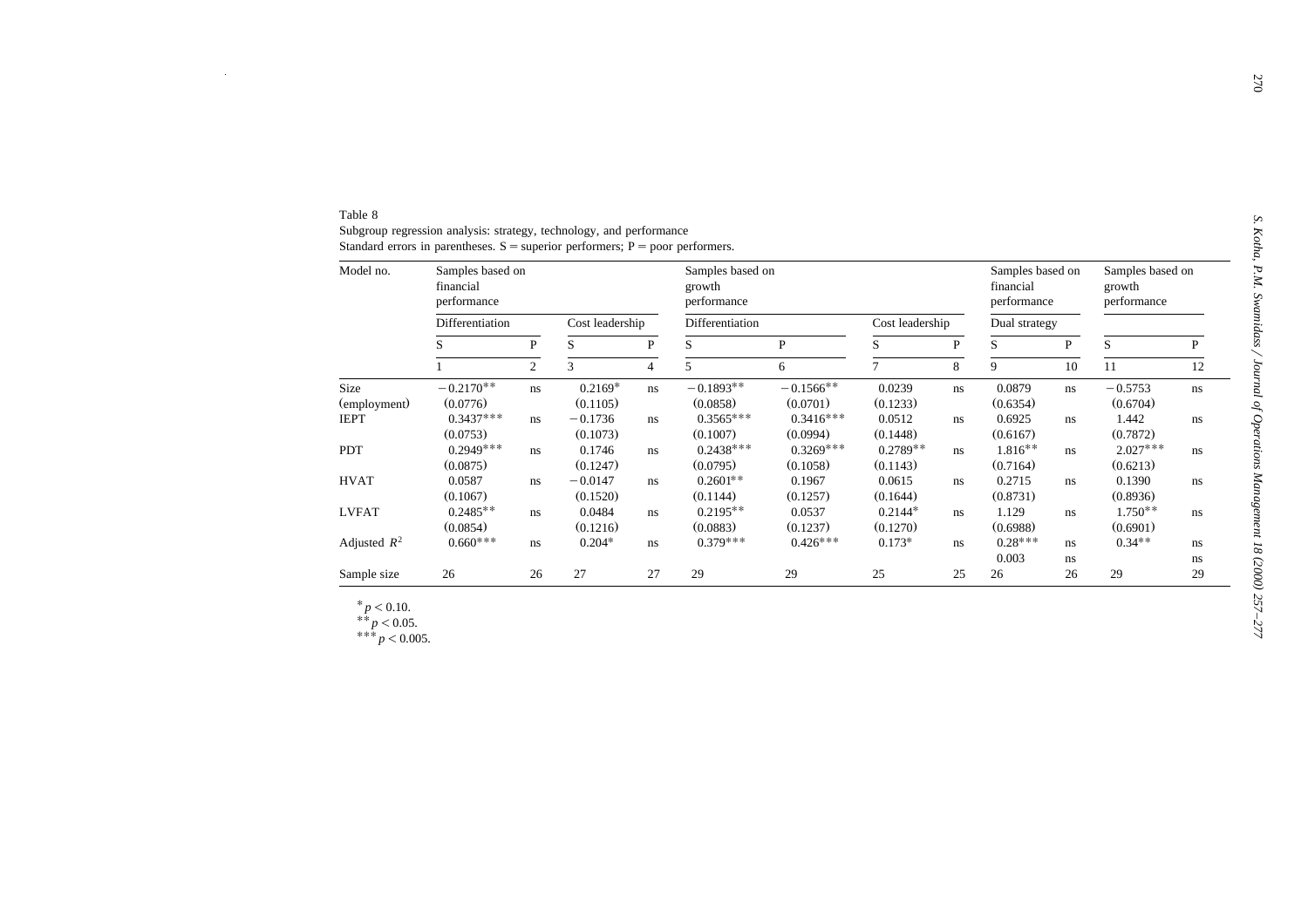LVFAT is in fact associated with this strategy as expected.

Model 5 in Table 8 shows that all four AMT use is associated with a differentiation strategy in firms showing superior growth. In contrast, in firms showing poor growth (Model  $6$ ), there is no correlation between differentiation strategy and the use of HVAT and LVFAT. This suggests that these technologies are critical to growth when pursuing a differentiation strategy. Taken together, these results support Hypothesis 2.

#### *5.3. Dual strategy and AMT use*

Hypothesis 3 predicted a positive relationship between a dual-strategy orientation and the use of all AMTs. Model 3 (Table 7) that represents this orientation is statistically significant and explains 25% of the variance. Results from this model indicate that AMT factors are positively related to a dual-strategy orientation (i.e., cost leadership  $\times$  differentiation) as predicted. <sup>6</sup>

Although Hypothesis 3 finds support in Model 3 in Table 7, it does not find support in Models 9 through 12 in Table 8. In Table 8, only selected technologies are used in firms pursuing a dualstrategy orientation. For instance, only PDT use is associated with a dual strategy in profitable firms. Only PDT and LVFAT factors are associated with a dual strategy in firms showing superior growth. Thus, the findings do not confirm Hypothesis 3 which states that the use of all technologies will be associated with a dual strategy.

#### *5.4. Strategy, AMT use and performance*

Hypothesis 4 states that the relationships predicted in Hypotheses 1, 2 and 3 will be stronger in

superior performing firms than in poorly performing firms. The results presented in Table 8 indicate that while all six models representing superior performers are statistically significant, none of the models (with the exception of Model 6) representing the poor performers are statistically significant. This finding answers the primary question of this study: Is the fit between strategy and AMT use associated with improved performance? Based on Table 8, the answer is a ''yes'', because all six models for superior performers group are statistically significant, and the adjusted  $R^2$  values for the superior performers in Table 8 exceeds those found in Table 7. Thus, Hypothesis 4 is strongly supported.

An incidental finding is that, in profitable firms, size correlates with cost-leadership strategy (Model 3). But, size does not correlate with cost-leadership strategy in firms showing superior growth (Model 7). Also, in Models 1, 5 and 6 (Table 8), size correlated negatively with a differentiation strategy regardless of the measure of performance used to form the subgroups. Thus, an inspection of the 12 models in Table 8 reveals that size has a mixed effect on strategy; it is positively related in some cases, negatively related in others, and is not related to strategy in some other cases.

## **6. Discussion and implications**

The purpose of this paper was to empirically examine the relationships between AMT use and strategy orientations in U.S. manufacturing firms. The hypothesized relationships were:  $(1)$  a costleadership strategy will be positively related to the use of high-volume process automation technologies;  $(2)$  a differentiation strategy will be positively related to the use of several forms of  $AMTs$ ;  $(3)$  a dual-strategy orientation (i.e., a combined strategy of differentiation *and* cost leadership) will be positively related to use of all AMTs; and  $(4)$  strategy–AMT fit will be stronger in superior performers than in poor performers. A summary of the important findings from Tables 7 and 8 are provided in Table 9 to aid the discussion in this section.

<sup>&</sup>lt;sup>6</sup> As noted in Section 4.5, two different approaches were used to construct the dual-strategy orientation variables. The results presented in Tables 7 and 8 indicate that the dual-strategy (a combination approach of differentiation and cost leadership) composite variable was formed by *multiplying* the cost-leadership and differentiation variables. The results pertaining to the second approach employed, where the dual-strategy orientation composite variable was formed by *adding* the cost-leadership and differentiation variables, were very similar and thus not presented here.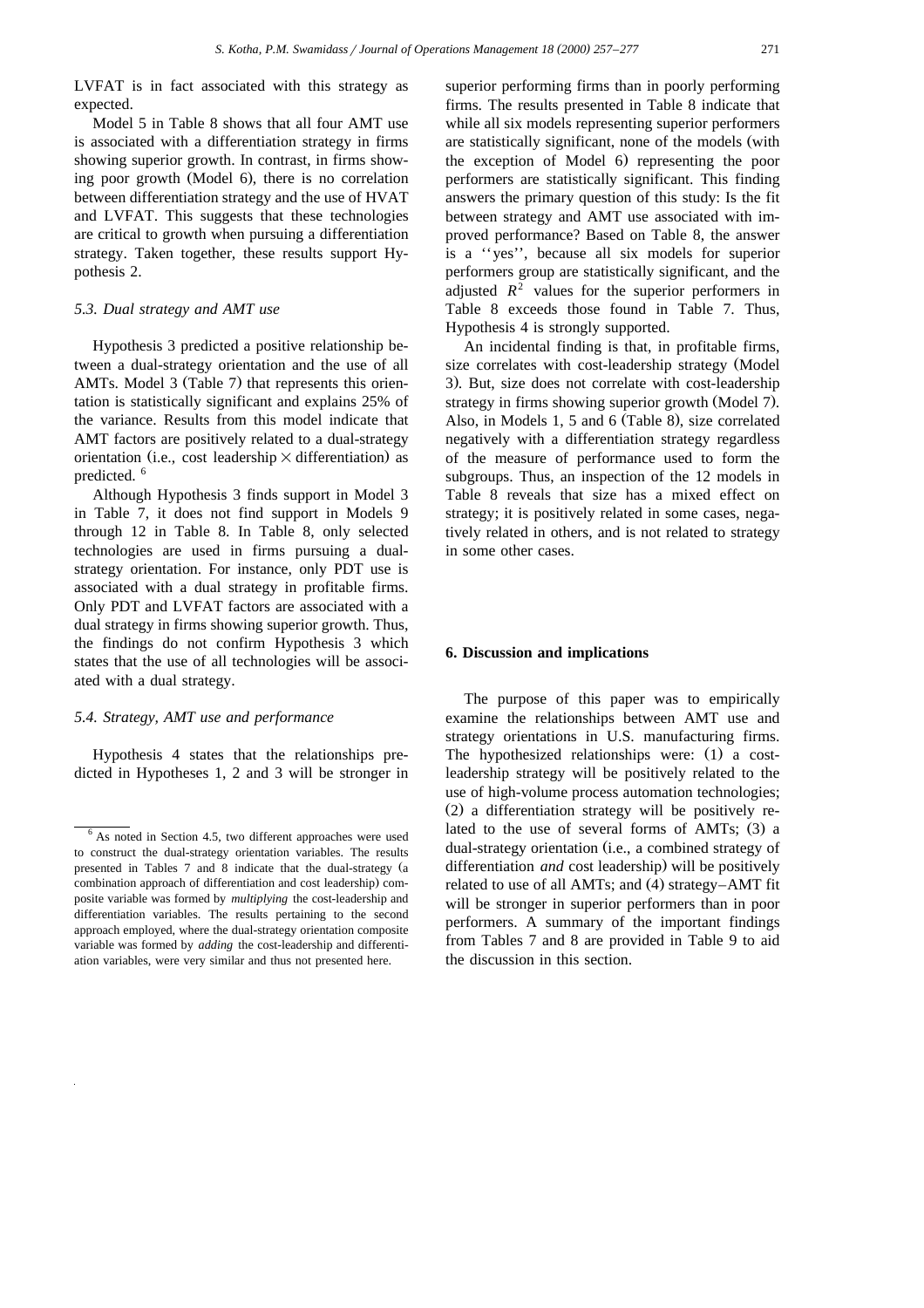| Strategic<br>orientation | $Performance = profitability$                  | $Performance = growth$                                  |  |  |  |
|--------------------------|------------------------------------------------|---------------------------------------------------------|--|--|--|
| Cost leadership          | Cell 1                                         | Cell 2                                                  |  |  |  |
|                          | Indifferent to technology use (Models 3 and 4) | PDT and LVFT associated with growth (Model 7)           |  |  |  |
| Dual strategy            | Cell 3                                         | Cell <sub>4</sub>                                       |  |  |  |
|                          | PDT associated with profitability (Model 9)    | PDT and LVFT associated with growth (Model 11)          |  |  |  |
| Differentiation          | Cell 5                                         | Cell 6                                                  |  |  |  |
|                          | IEPT, PDT and LVFT associated                  | All four factors (PDT, IEPT, LVFT, HVFAT)               |  |  |  |
|                          | with profitability (Model 1)                   | associated with growth (Model 5)                        |  |  |  |
|                          |                                                | PDT and IEPT alone are inadequate for success (Model 6) |  |  |  |

Summary of findings for superior performers (for models identified below refer to Table 8)

#### *6.1. Profitability, strategy and AMT*

This study found that none of the AMT factors is significantly related to a cost-leadership strategy in firms showing superior *profitability* (see Cell 1, Table 9). In other words, profitable firms emphasizing a cost-leadership approach are indifferent to AMT use. This result is consistent with the findings provided by Dean and Snell (1996) who found no relationship between a cost-leadership strategy and AMT. These authors lament that this result is ironic because many firms use cost reduction as their principal justification for adopting AMTs.  $\frac{7}{1}$  This finding is also consistent with the arguments of Parthasarthy and Sethi (1992) that AMT's flexibility capabilities are not likely to be used to its potential when it is utilized as part of a cost-leadership strategy. In this setting, *size* is the only variable that is correlated with cost-leadership strategy. Perhaps, the traditional arguments that a cost-leadership strategy emphasizes high-volume production and efficiency appear to be still valid (Clark, 1995). AMTs may indeed be important for gaining a competitive advantage but they are by no means the *only* approach to competing (Garvin, 1993).

In contrast to a cost-leadership approach, firms pursuing a differentiation strategy employ more AMTs (compare Cells 1 and 5 in Table 9). This validates earlier arguments that AMT use requirements are higher for firms pursuing a pure differentiation strategy than a cost-leadership approach.

A comparison of Cells 1 and 3 suggests that a dual strategy is more AMT dependent than a costleadership approach. Also, with regards to its dependency on AMT, a dual strategy lies in-between a cost-leadership and differentiation extremes. This suggests a need for a progression in AMT induced flexibility and information processing capability (FIPC) from a cost-leadership strategy to a dual strategy to a differentiation strategy.

## *6.2. Growth, strategy and AMT use*

From Table 9, it is clear that firms that show superior *growth* emphasize AMT use more than firms showing superior *profitability* (compare columns  $2$  and  $3$  in Table  $9$ ). In high-growth firms, two technologies, PDT and LVFT, are consistently utilized (column 3, Table 9). PDT provides a firm with an enhanced capability to design products more rapidly, while LVFT provides a firm with an enhanced capability to manufacture products in low volumes without incurring the significant additional costs associated with frequent volume changes. Results found here suggest that it is the *combined* use of these two technologies that enable firms to pursue a high-growth strategy.

Results also suggest that firms using differentiation strategies are more AMT dependent than other strategies regardless of the performance measure (see Cells 5 and 6). Further, high-growth firms pursuing a differentiation strategy are more AMT dependent when compared to other approaches (see Cell  $6$ ); in other words, a differentiation strategy in superior growth firms appears to be a ''technology hog''.

In the case of Model  $6$  (Table 8), the use of IEPT and PDT factors are associated with poor growth in

Table 9

 $^7$  Although Dean and Snell (1996) used 18 different items for their AMT construct, they did not distinguish between different dimensions of AMTs as done in this study.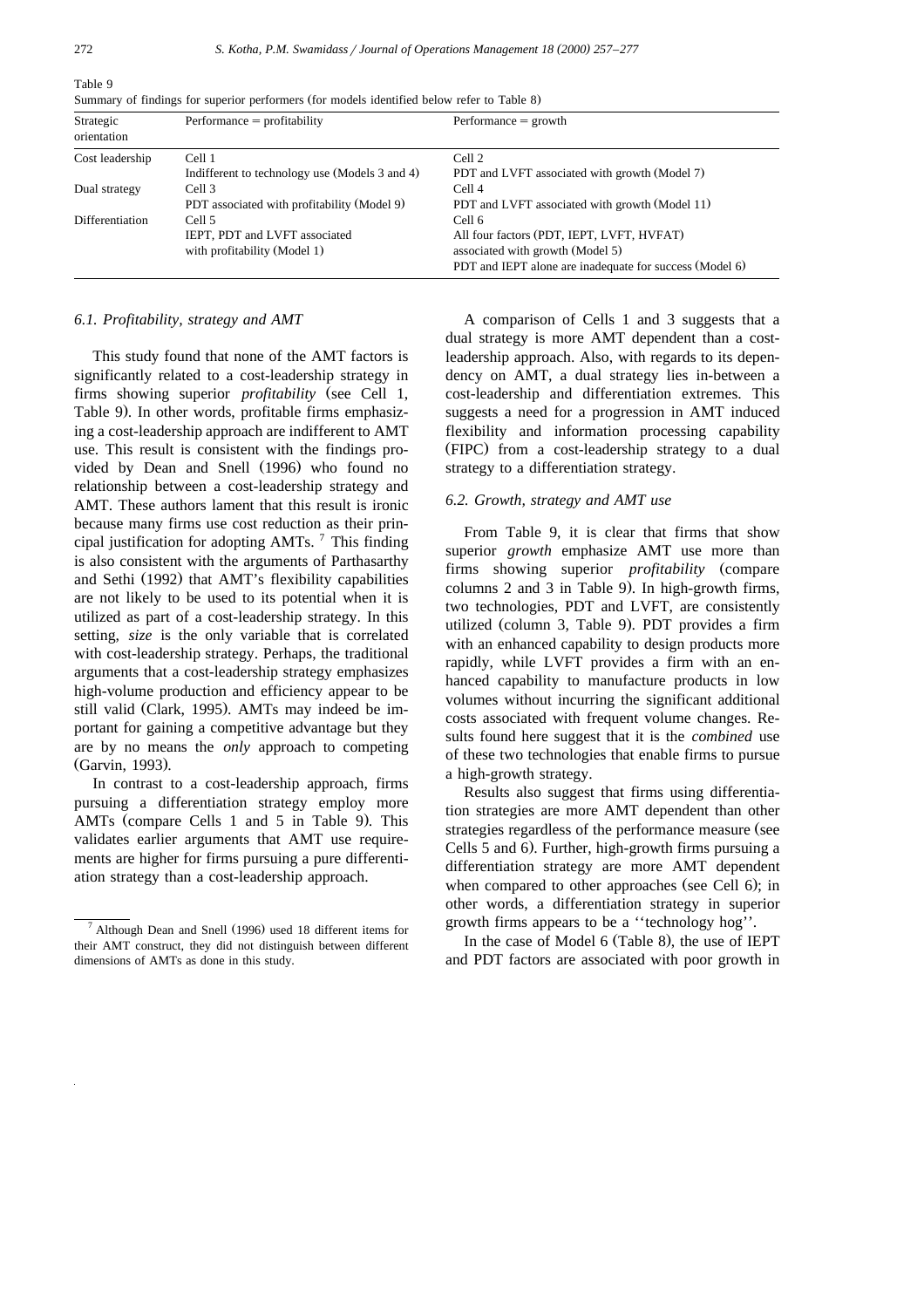firms that use a pure differentiation strategy. But, the successful firms pursuing this strategy employ all four technology factors (Model 5, Table 8). This suggests that the use of a few AMTs is insufficient for success, but the use of the same technologies along with other technologies (e.g., LVFAT and HVAT) can be effective. The use of all AMT factors increases the potential for *integration*, which may be at the heart of AMT effectiveness as argued in the extant literature (cf. Meredith, 1987; Dean and Snell, 1996).

## *6.3. Implications*

The implications of these findings for practitioners is rather straight forward. Results of this study validate the key premise that a fit between strategy and AMT use is associated with successful performance. In other words, it is the judicious matching of AMT and strategy that leads to superior performance. It appears that, although AMTs offer greater information processing capability and/or flexibility, these capabilities are not necessarily associated with superior profitability when cost leadership is the strategy. These findings strongly echo the observations that scale and cost competition may be inconsistent with AMT use (Jaikumar, 1986; Lei and Goldhar, 1990; Parthasarthy and Sethi, 1992). This caveat should be considered seriously in evaluating suggestions that, in highly competitive environments, all firms will be forced to adopt AMT (cf. Pine, 1993).

Another striking finding is that firms that are superior growth performers emphasize AMT use regardless of their strategy orientation. This confirms what others have consistently argued, that AMTs should be utilized in conjunction with a revenue-producing (i.e., growth) rather than cost-cutting strategy (Lei and Goldhar, 1990).

Fig. 1 captures the evidence on the interactions between strategy types and AMT induced FIPCs in successful firms. The *X*-axis identifies the three strategy types discussed in the paper, the *Y*-axis represents FIPC. To make this figure possible, we are presuming that the use of any one dimension of AMT contributes to a quantum increase in FIPC represented by the *Y*-axis. The resulting figure brings greater clarity to the preceding discussions.

Cell 1 in Table 9 is represented at the far left end of the figure, which represents a cost-leadership orientation in profitable firms. Cell 1 in the figure becomes the lowest reference point for FIPC. Similarly, the point associated with Cell 6 in the figure represents maximum FIPC in manufacturing firms.



#### **Strategy Types**

Fig. 1. Interaction between strategy types and AMT-induced flexibility and information processing capability.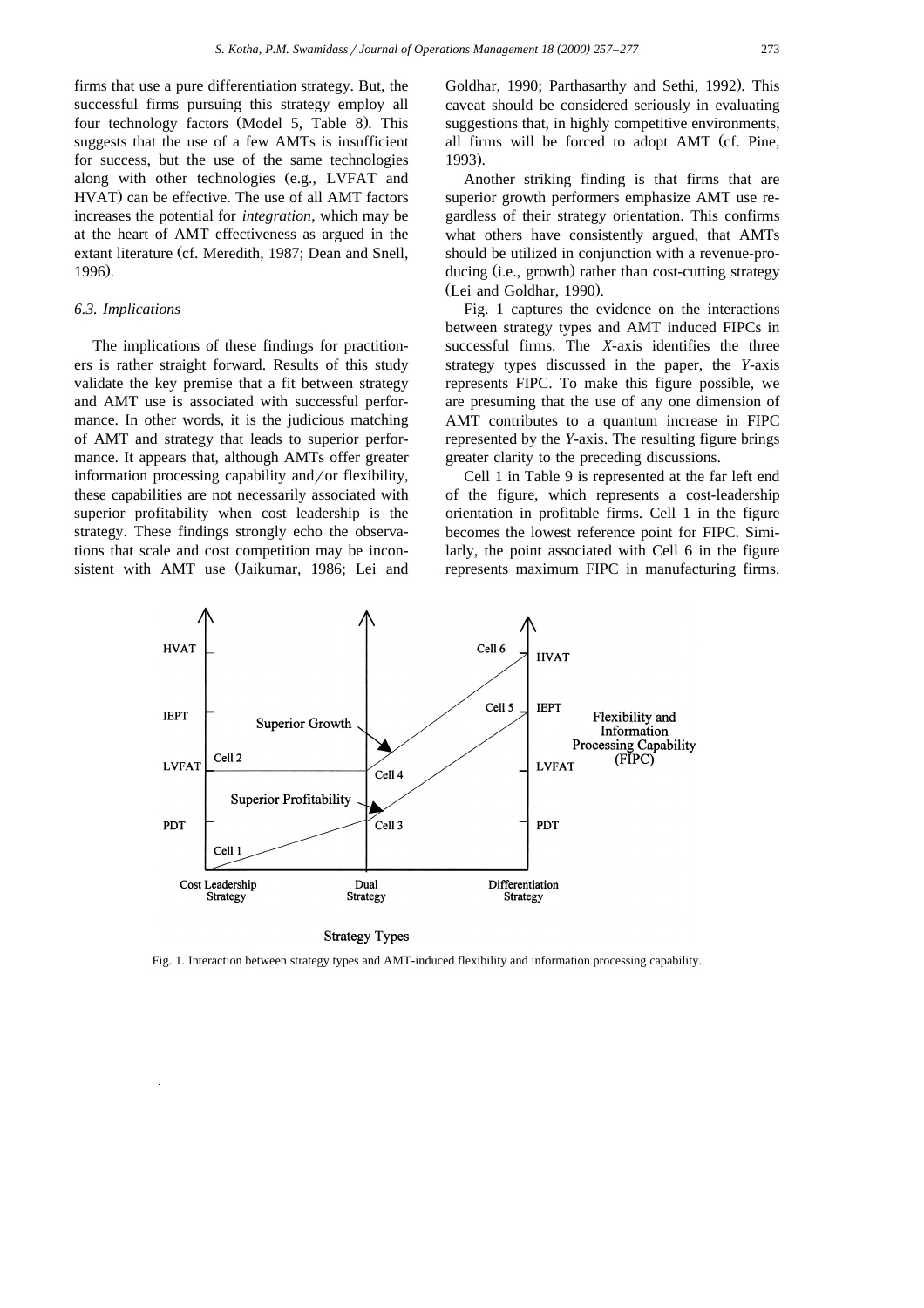Unexpectedly, dual strategy lies in between the two pure strategies at the extremes. This may be because a dual-strategy orientation can occur when firms using cost-leadership strategies begin widening their product strategies to include some form of differentiation. Therefore, the evidence from the use of AMTs suggests that a dual strategy is not a full blown combination of the two extreme strategies; it is more likely a user of cost leadership *creeping* towards some form of differentiation.

The results have few strong implications for researchers. In contrast to earlier studies that have employed AMT as a unidimensional construct  $(e.g.,)$ Dean and Snell, 1996), this study finds that AMT is a multidimensional construct. Using a multidimensional approach to conceptualizing and testing AMT–strategy–performance relationships has enabled this study to examine in greater detail the often subtle relationships among these constructs than was possible in previous studies (cf. Dean and Snell, 1993). The implications for future researchers examining the AMTs is that they need to consider it as a multidimensional construct.

The results offered here are early, but strong, empirical evidences to illustrate the relationships between strategy and AMT use. In contrast to previous studies (e.g., Boyer et al., 1996; Dean and Snell, 1996) that found no relationship between strategy-AMT–performance, this study found many significant relationships. However, given the fact that some researchers and practitioners prescribe AMTs indiscriminately as a panacea for *most* problems faced by U.S. manufacturers, this study stresses the need to be *discriminating* in the adoption of AMT; that is, carefully match strategy and AMT in seeking growth or profitability. General Motors' ineffective investment of nearly US\$80 billion in manufacturing technology during the eighties (Keller, 1989) is a good example of why it is important to be discriminating regarding such investments. The findings of this study offers guidance on how strategy and AMT investment can be selectively matched to attain either a profitability or a growth objective.

## **6.4.** Avenues for further research

As noted earlier, this study focused on discrete product manufacturing industries (SIC codes 34–39). This is because these are the industries that have been acknowledged to employ AMTs extensively. Moreover, industries that belong broadly to this SIC code employ similar discrete manufacturing processes to manufacture products. Perhaps, this latter reason is the cause for several investigations of this industry specific grouping in the literature (cf. U.S. Department of Commerce, 1988; Swamidass, 1996). Hence, given this limited choice of industries, the findings are generalizable only to these SIC categories.

This study also relied on cross-sectional data to examine strategy–AMT fit. Although the cross-sectional nature of this study is not a serious limitation, it does not permit the study to highlight the causal directions between strategy–AMT relationship. Further, it does not permit the examination of performance impact of AMT adoption over time. Given that: (a) firms rarely adopt all AMTs simultaneous (Twigg et al., 1992), and  $(b)$  the performance impact of AMT adoption may vary significantly over time (Dean and Snell, 1996), an evolutionary perspective that examines how firms adopt and utilize AMTs over time is needed.

This study used two commonly articulated *generic* strategies — cost leadership and product differentiation. However, it is recognized that more studies examining strategy–AMT–performance relationships using an expanded notion of strategy (cf. Mintzberg, 1988) are needed. This is especially important because some researchers (e.g., Parthasarthy and Sethi, 1993) have argued that the performance of firms employing AMTs will be increased in the context of quality leadership strategy. Also, dimensions of strategy that help better capture operational issues such as speed to market, agility, product co-development with customers should be employed. Doing so could help researchers better highlight the causal linkages between AMTs and important operational strategy dimensions.

Past research indicates that generic strategies are appropriate in a wide variety of competitive environments, both in advanced and developing nations. Since a firm's strategy reflects the environment in which it operates, we expect our arguments to apply to environments where generic strategies are appropriate. However, it is recognized that future studies should explicitly consider organizational infrastruc-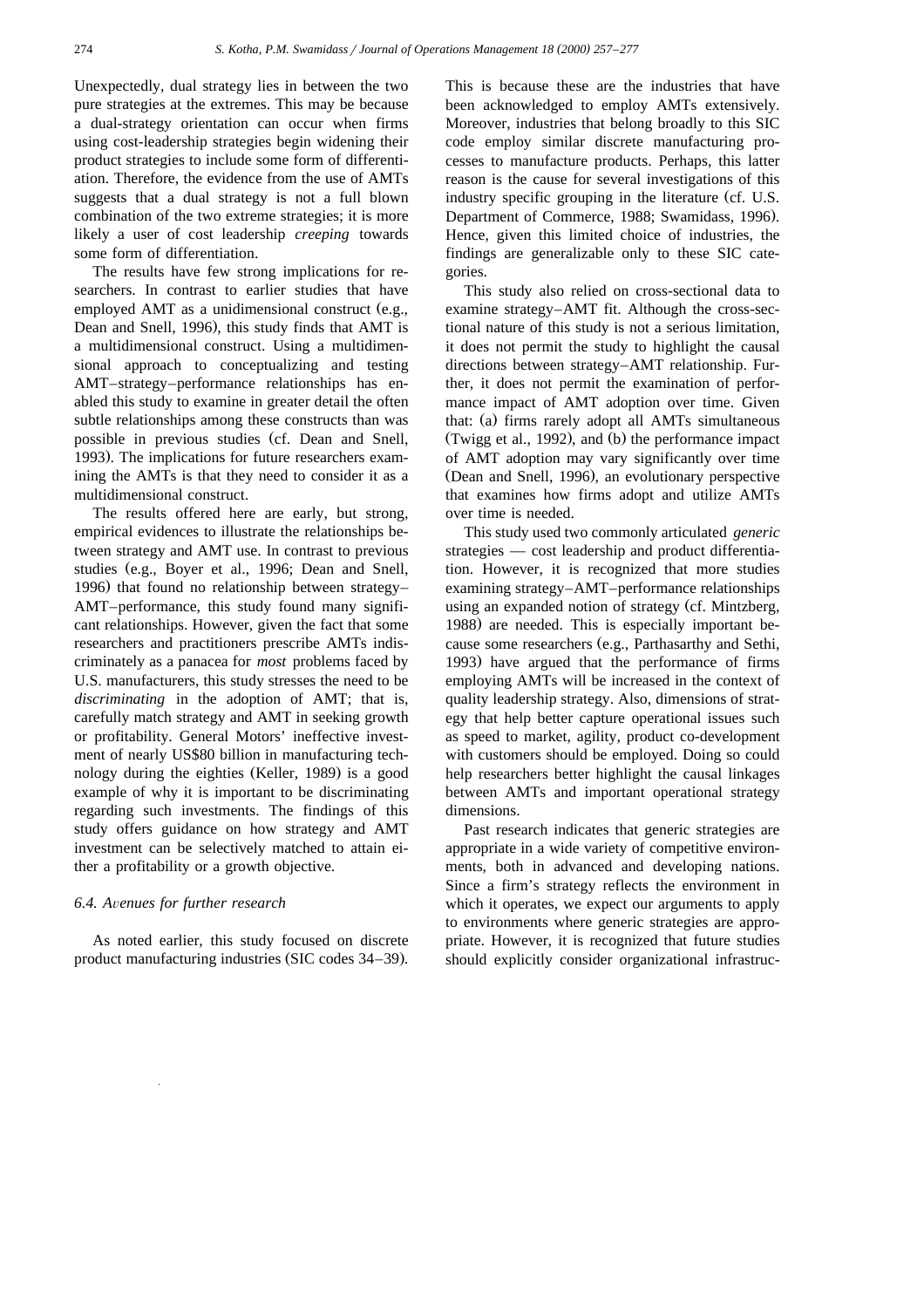ture measures, and the competitive context in which strategies are pursued. <sup>8</sup> Such explicit consideration is important because the effective utilization of AMTs can be seriously impacted by both organizational and the external contexts (Zammuto and O'Conner, 1992). Finally, researchers should seek to understand the intriguing findings concerning dual strategy, which, according to evidence, lies midway between the two pure generic strategies.

#### **Acknowledgements**

Both authors contributed equally and are listed alphabetically. Please send all correspondence to Suresh Kotha. We thank the two anonymous reviewers for their extensive comments on an earlier version of this paper and Arun Kumaraswamy for his suggestions.

## **Appendix A**

Here, we list the definitions provided by the U.S. Department of Commerce (1988) for a host of AMTs. For additional details, see also Meredith (1987).

• CAD and CAE. Use of computers for drawing and designing parts or products and for analysis and testing of designed parts or products.

Ø Automated drafting technologies. Use of computers for drafting engineering drawings.

• CAD output used to control manufacturing machines (CAD/CAM). Use of CAD output for controlling machines used in manufacture of the part or product.

 $\cdot$  Pick and place robots. A simple robot, with 1, 2, or 3 degrees of freedom, which transfers items from place to place by means of point-to-point moves. Little or no trajectory control is available.

• Robots other than pick and place. Use of sophisticated robots that can handle tasks such as welding or painting on an assembly line. Here trajectory control is available.

 $\cdot$  Flexible manufacturing cells (FMC). Two or more machines with automated material handling capabilities controlled by computers or programmable controllers, capable of single path acceptance of raw materials and single path delivery of a finished product.

Ø FMS. Two or more machines with automated material handling capabilities controlled by computers or programmable controllers, capable of multiple path acceptance of raw materials and multiple path delivery of a finished product. A FMS may also be comprised of two or more FMC's linked in series or parallel.

 $\cdot$  NC/computer numerically controlled (CNC)  $machine(s)$ . A single machine either NC or CNC with or without automated material handling capabilities. NC machines are controlled by numerical commands punched on paper or plastic mylar type, while CNC machines are controlled electronically through a computer residing in the machine.

• Programmable controllers A solid state industrial control device that has programmable memory for storage of instructions, which performs functions equivalent to a relay panel or wired solid state logic control system.

Ø Computer-aided inspection performed on incoming or in process materials. This denotes the use of computers for inspecting incoming materials.

Ø Computers used for control on the factory floor. These include computers that may be dedicated to control, but which are capable of being reprogrammed for other functions. It excludes computers imbedded within machines, or computers used solely for data acquisition or monitors.

• MRP I and MRP II systems. Use of computers and computer modules for controlling the entire manufacturing system from order entry through scheduling, inventory control, finance, accounting, accounts payable, and so on.

• LAN for technical data and LAN for factory use. Use of LAN technology is employed to exchange technical data within design and engineering

<sup>8</sup> It should be pointed out that in this study we did control for industry membership effects. Although industry membership could be considered as a surrogate measure of the external competitive environment, more explicit measures for the external environment should be used.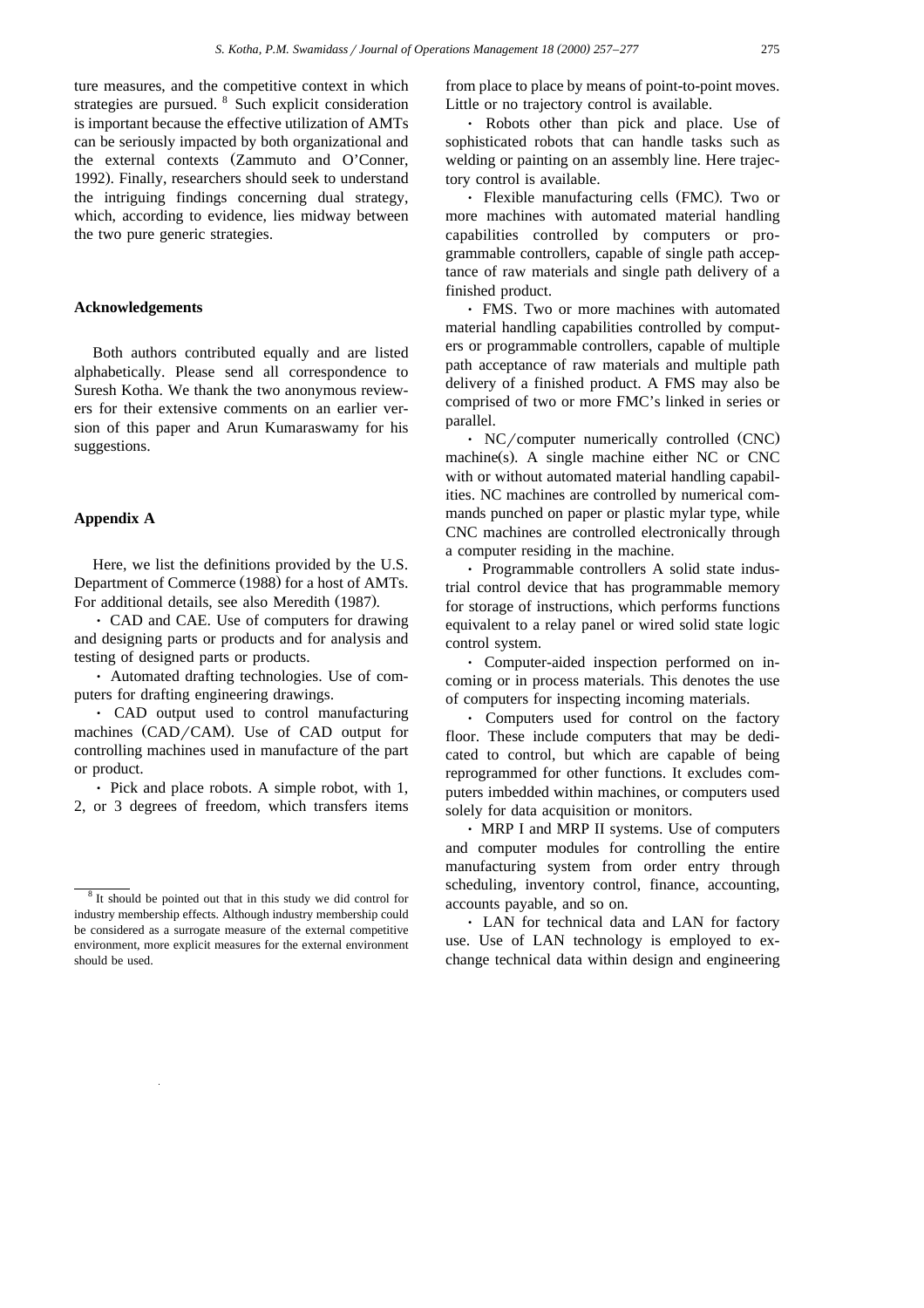departments. LAN for factory use denotes the network employed to exchange information between different points on the factor floor.

• Inter-company computer networks linking plant to subcontractors, suppliers, and/or customers. This denotes the computerized networks used to exchange information with the firm's external constituents.

## **References**

- Adler, P.S., 1988. Managing flexible automation. California Management Review 20  $(1)$ , 35–56.
- Andrews, K.R., 1971. The Concept of Corporate Strategy. Dow Jones-Irwin, Homewood, IL.
- Blau, P.M., Falbe, C., McKinley, W., Tracy, K., 1976. Technology and organization in manufacturing. Administrative Science Quarterly 21, 20–40.
- Blois, K.J., 1985. Matching manufacturing technologies to industrial markets and strategies. Industrial Marketing Management 14, 43–47.
- Boyer, K.K., 1997. Advanced manufacturing technology and performance: a longitudinal analysis. Best Paper Proceedings Academy of Management, 243–247.
- Boyer, K.K., Ward, P.T., Leong, K.G., 1996. Approaches to the factory of the future: an empirical taxonomy. Journal of Operations Management 14 (4), 297-313.
- Child, J., Mansfield, R., 1972. Technology, size and organization structure. Sociology 6, 369–393.
- Clark, K., 1995. Competing through manufacturing and the new manufacturing paradigm: is manufacturing strategy passe? Harvard Business School Working Paper Series (available via the world wide web).
- Corbett, C., Wassenhove, L.V., 1995. Trade-offs? What trade-offs? Competence and competitiveness in manufacturing strategy. California Management Review 35 (4), 107-122.
- Dean, J.W. Jr., Snell, S.A., 1991. Integrated manufacturing and job design. Academy of Management Journal 34 (4), 776–804.
- Dean, J.W. Jr., Snell, S.A., 1996. The strategic use of integrated manufacturing: an empirical examination. Strategic Management Journal 17 (6), 459–480.
- Dean, J.W., Yoon, S.J., Susman, G.I., 1992. Advanced manufacturing technology and organizational structure: empowerment or subordination?. Organizational Science 3 (2), 203-229.
- Dess, G.G., Davis, P.S., 1984. Porter's (1980) generic strategies as determinants of strategic group membership and organizational performance. Academy of Management Journal 27, 467–488.
- Dess, G.G., Ireland, R.D., Hitt, M.A., 1990. Industry effects and strategic management research. Journal of Management 16,  $7-27.$
- Drazin, R., Van de Ven, A.H., 1985. Alternative forms of fit in contingency theory. Administrative Science Quarterly 30, 514–539.
- Egelhoff, W.G., 1982. Strategy and structure in multinational corporations: an information processing approach. Administrative Science Quarterly  $27$  (4),  $435-458$ .
- Egelhoff, W.G., 1988. Organizing the Multinational Enterprise: An Information-processing Perspective. Ballinger Publishing, Cambridge, MA.
- Ferdows, K., DeMeyer, A., 1990. Lasting improvements in manufacturing performance: in search of a new theory. Journal of Operations Management  $9(2)$ , 168–183.
- Galbraith, J., 1973. Designing Complex Organizations. Addison-Wesley, Reading, MA.
- Galbraith, J., 1977. Organization Design. Addison-Wesley, Reading, MA.
- Garvin, D.A., 1993. Manufacturing strategic planning. California Management Review 35  $(4)$ , 85-106.
- Gerwin, D., 1981. Relationships between structure and technology. In: Nystrom, P.C., Starbuck (Eds.), Handbook of Organizational Design, Vol. 2, pp. 3–38.
- Gerwin, D., 1993. Manufacturing flexibility: a strategic perspective. Management Science 39  $(4)$ , 395-410.
- Gerwin, D., Kolodny, H., 1992. Management of Advanced Manufacturing Technology: Strategy Organization and Innovation. Wiley, New York.
- Giffi, C.A., Roth, A.V., Seal, G.M., 1990. Competing in Worldclass Manufacturing: America's 21st Century Challenge. Business one Irwin, Homewood, IL.
- Goldhar, J.D., Jelinek, M., 1985. Computer integrated flexible manufacturing: organizational, economic, and strategic implications. Interfaces, May–June, 94–105.
- Grant, R.M., Krishnan, R., Shani, A.B., Baer, R., 1991. Appropriate manufacturing technology: a strategic approach. Sloan Management Review 33 (1), 43-54.
- Hambrick, D.C., 1983. An empirical typology of mature industrial-products environments. Academy of Management Journal  $26(2)$ ,  $213-230$ .
- Hayes, R.H., Wheelwright, S.C., 1979. The dynamics of process  $-$  product life cycles. Harvard Business Review 57 (2), 15–22.
- Hill, C., 1988. Differentiation versus low cost or differentiation and low cost: a contingency framework. Academy of Management Review 13, 401–412.
- Hitt, M.S., Ireland, R.D., Palia, K.A., 1982. Industrial firms' grand strategy and functional importance: moderating effects of technology and uncertainty. Academy of Management Journal 25 (2), 265-298.
- Inkson, J.H.K., Pugh, D.S., Hickson, D.J., 1970. Organization context and structure: an abbreviated replication. Administrative Science Quarterly 15, 318–329.
- Jaikumar, R., 1986. Postindustrial manufacturing. Harvard Business Review, November–December, 69–76.
- Jones, G.R., Butler, J.E., 1988. Costs, revenues, and business-level strategy. Academy of Management Review  $14$   $(2)$ ,  $202-213$ .
- Jones, A.P., Johnson, L.A., Butler, M.C., Main, D.S., 1983. Apples and oranges: an empirical comparison of commonly used indices of interrater agreement. Academy of Management Journal 26 (3), 507-519.